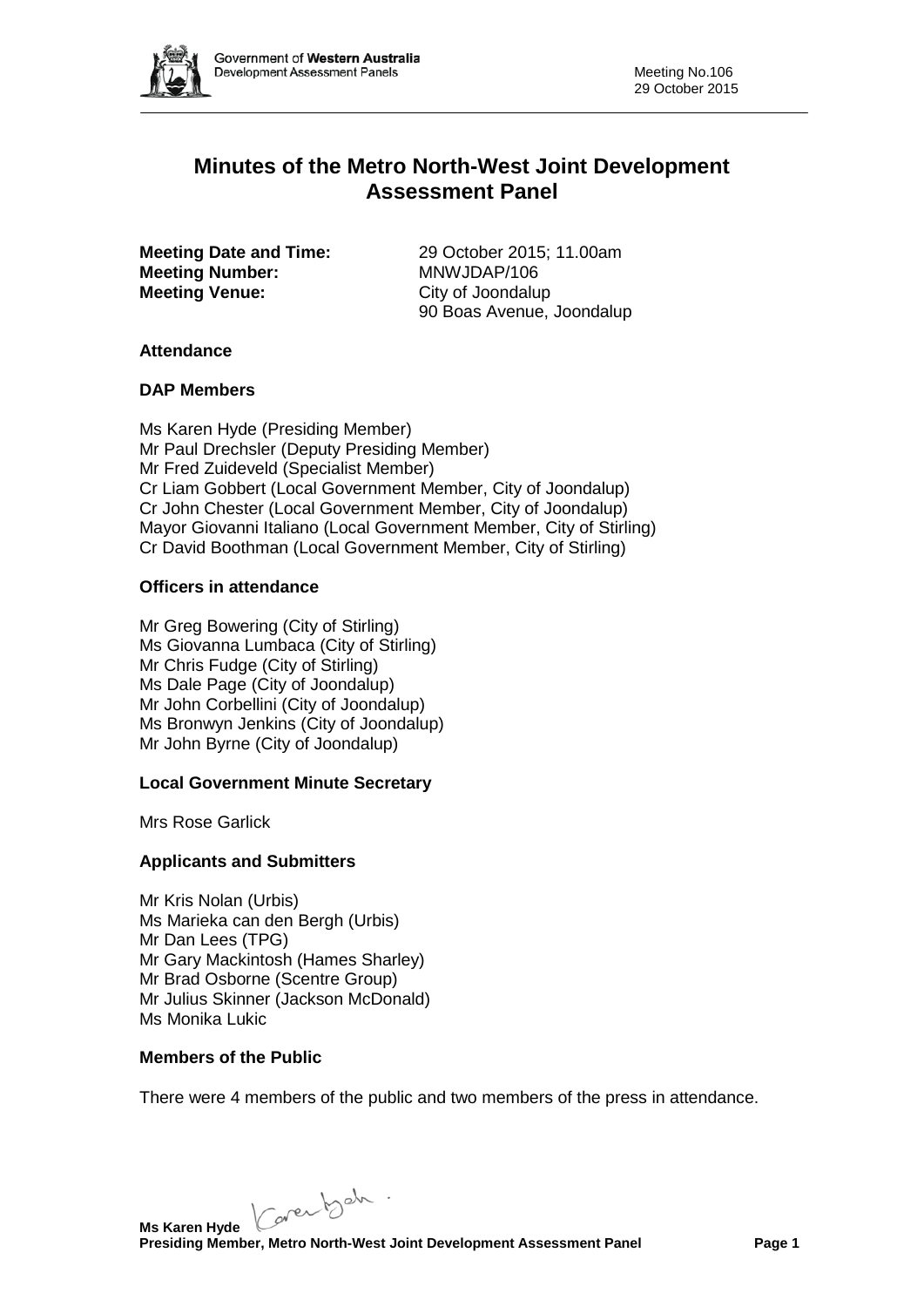

## **1. Declaration of Opening**

The Presiding Member, Ms Karen Hyde declared the meeting open at 11.00am on 29 October 2015 and acknowledged the past and present traditional owners and custodians of the land on which the meeting was being held.

The Presiding Member announced the meeting would be run in accordance with the *Development* Assessment *Panel Standing Orders 2012* under the *Planning and Development (Development Assessment Panels) Regulations 2011*.

The Presiding Member advised that the meeting is being audio recorded in accordance with Section 5.16 of the Standing Orders 2012; No Recording of Meeting, which states: *'A person must not use any electronic, visual or audio recording device or instrument to record the proceedings of the DAP meeting unless the Presiding Member has given permission to do so.'* The Presiding Member granted permission for the minute taker to record proceedings for the purpose of the minutes only.

### **2. Apologies**

Nil

### **3. Members on Leave of absence**

Nil

### **4. Noting of minutes**

Minutes of the MNWJDAP meeting No.103 held on 15 October 2015 were noted by DAP members.

The Minutes of the MNWJDAP meeting No.104 held on 20 October 2015 and meeting No.105 held on 22 October 2015 were not available at time of Agenda preparation.

### **5. Declaration of Due Consideration**

All members declared that they had duly considered the documents.

### **6. Disclosure of interests**

Panel member, Cr John Chester, declared a proximity interest in Item 8.1. Cr Chester's son owns a property in Banks Avenue, Hillarys.

Panel member, Cr Liam Gobbert, declared an impartiality interest in Item 8.1. Employees of the applicant are personal friends of Cr Gobbert.

In accordance with section 4.6.1 and 4.6.2 of the Standing Orders 2012, the Presiding Member determined that the members listed above, who have disclosed a proximity interest and an impartiality interest are permitted to participate in discussion and voting on the items.

Karenbeh.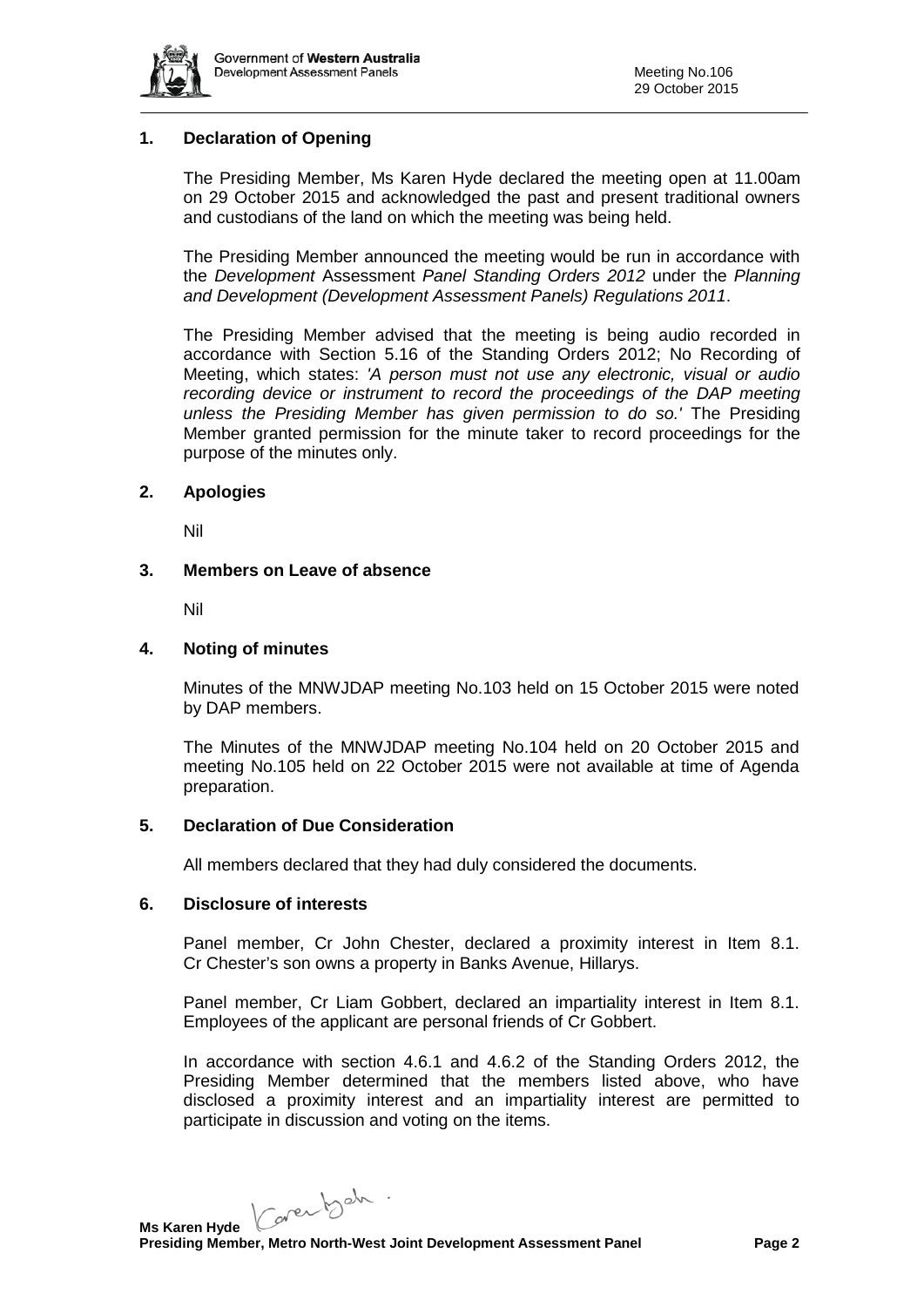

The Presiding Member advised Mr Dreschler does not have any conflicts of interest as he has no ongoing attachments with Hames Sharley who are presenting on Item 10.1.

## **7. Deputations and presentations**

**7.1** Mr Brad Osborne (Scentre Group) addressed the DAP for the application at Item 8.1. The presentation outlined the nature of the development and sought clarification on conditions.

## *The presentation at Item 7.1 was heard prior to the application at Item 8.1.*

**7.2** Mr Dan Lees (TPG) addressed the DAP for the application at Item 9.1A. The presentation requested the deletion of Condition (i) of the City of Stirling recommendation for approval and one additional advice note relating to Condition (h).

### *The presentation at Item 7.2 was heard prior to the application at Items 9.1A and 9.1B*

- **7.3** Ms Monika Lukic addressed the DAP against the application at Item 10.1. The presentation addressed the Planning Assessment considerations outlined in the applicant's (Hames Sharley) letter to Neil Maull, Coordinator Approvals dated 9 October 2015 with particular reference to the Private Institutions Design Guidelines and the impact of the development on the residential community in Cone Place and Bradford Street, Menora.
- **7.4** Mr Gary Mackintosh (Hames Sharley) addressed the DAP for the application at Item 10.1. The presentation provided further explanation of the proposed development and addressed the items listed as reasons for refusal at the initial JDAP meeting.

## *The presentations at Item 7.3 and 7.4 were heard prior to the application at Item 10.1.*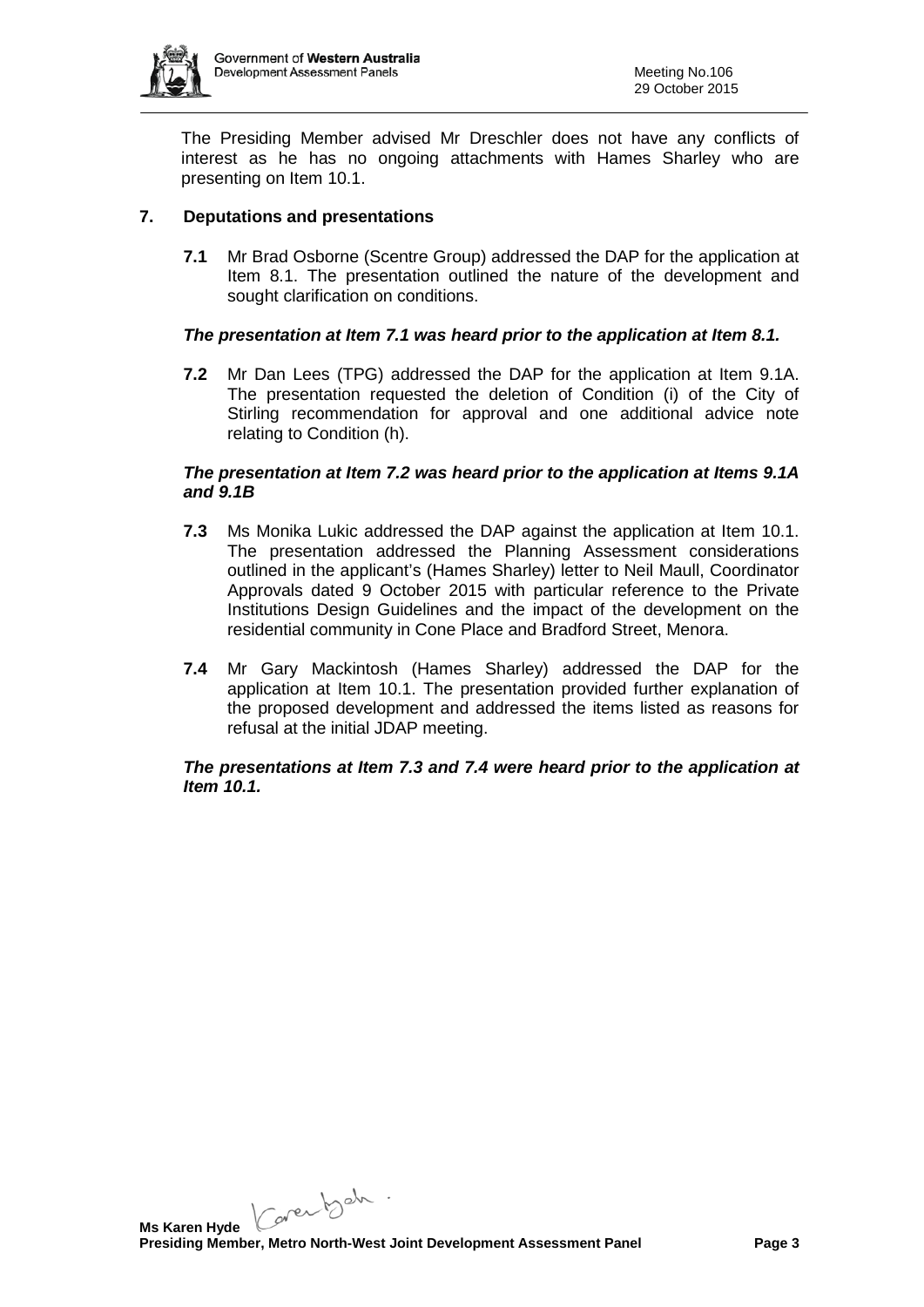

### **8. Form 1 - Responsible Authority Reports – DAP Application**

| 8.1 | <b>Property Location:</b><br><b>Application Details:</b> | Lot 501 (470) Whitfords Avenue, Hillarys<br>Extensions and upgrade to existing shopping<br>centre |
|-----|----------------------------------------------------------|---------------------------------------------------------------------------------------------------|
|     | Applicant:<br>Owner:                                     | <b>Scentre Group Limited</b><br>Westfield Management Ltd, Reco Whitford                           |
|     | Responsible authority:<br>DoP File No:                   | Pty Ltd and RE1 Ltd<br>City of Joondalup<br>DAP/15/00868                                          |

### **REPORT RECOMMENDATION / PRIMARY MOTION**

**Moved by:** Cr Liam Gobbert **Seconded by:** Cr John Chester

That the Metro North-West Joint Development Assessment Panel resolves to:

**Approve** DAP Application reference DAP/15/00868 and accompanying plans DA01.5201 (Revision C), DA01.5202 (Revision C), DA01.5203 (Revision C), DA01.5301 (Revision C), DA01.5402 (Revision C), DA01.5403 (Revision C), DA01.5404 (Revision C), DA01.5406 (Revision C), DA01.5407 (Revision C), DA01.5501(Revision B), DA01.5502 (Revision B), DA01.5503 (Revision B), DA01.5504 (Revision B) in accordance with Clause 68(2) of the *Planning and Development (Local Planning Scheme) Regulations 2015* Schedule 2, subject to the following conditions:

### **Conditions**

- 1. The applicant shall coordinate with Main Roads WA to produce a Transport Impact Assessment to determine the design of the Whitfords Avenue and Marmion Avenue intersection to the specification of Main Roads WA and satisfaction of the City prior to the commencement of development. This design shall align with the ultimate intersection design as planned. All costs associated with the preparation of the Traffic Impact Assessment shall be at the expense of the applicant.
- 2. The following Marmion Avenue and Whitfords Avenue intersection turning movements shall be upgraded at the expense of the applicant, to the specification of Main Roads WA and satisfaction of the City, prior to the development first being occupied:
	- Southbound right turn
	- Westbound left turn
	- Eastbound left turn
	- Northbound left turn

These upgrades shall be inclusive of design, review, approval, construction and signal costs, and shall be carried out to the specification of Main Roads WA and the satisfaction of the City.

Karenbeh.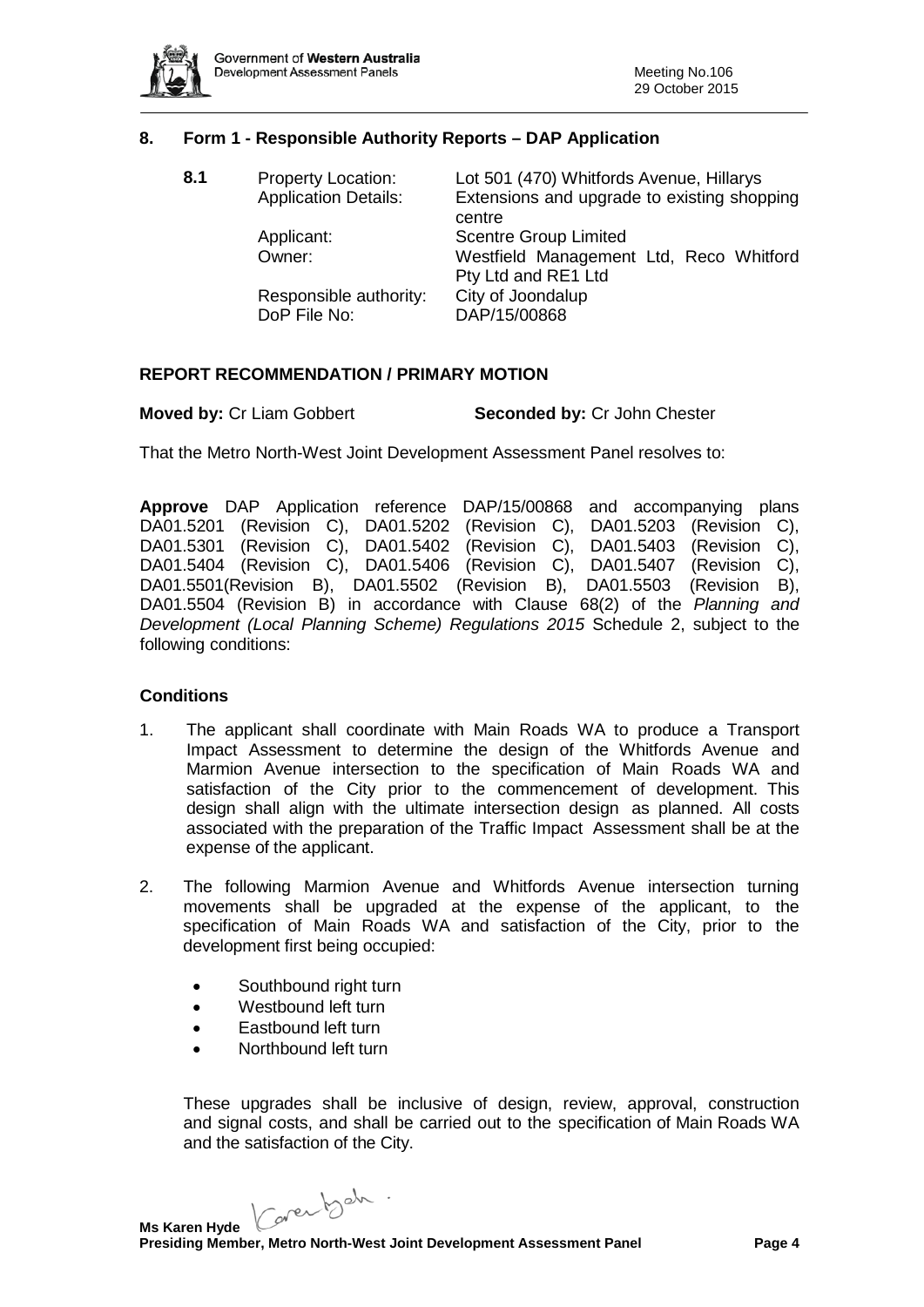

- 3. Prior to the commencement of site works for the centre, a Parking Management Plan shall be submitted to and approved in writing by the City, upon advice from the Department of Transport. The approved Parking Management Plan shall identify the components that will be implemented prior to the development first being occupied and those that will be built into future plans.
- 4. Prior to the development first being occupied, a Travel Behaviour Change Plan, particularly targeting centre employees but also customers, is to be submitted to and approved by the City. The Travel Behaviour Change Plan approved by the City is to be implemented and reviewed to the satisfaction of the City on the advice of the Department of Transport.
- 5. A Construction Management Plan shall be submitted to, and approved by the City, prior to the commencement of development. The plan shall detail how it is proposed to manage:
	- all forward works for the site;
	- the delivery of materials and equipment to the site;
	- the storage of materials and equipment on the site;
	- the parking arrangements for the contractors and subcontractors;
	- the management of sand and dust during the construction process;
	- other matters likely to impact on the surrounding properties.

Construction shall be undertaken in accordance with the Construction Management Plan approved by the City.

- 6. A full schedule of materials, colours and finishes for all external facades shall be submitted to, and approved by the City, prior to the commencement of development. Development shall be in accordance with the approved schedule and all external materials and finishes shall be maintained to a high standard to the satisfaction of the City.
- 7. Detailed plans indicating the inclusion of additional shade structures within the piazza area of Zone B shall be submitted to the City for approval prior the commencement of development. Works shall be undertaken in accordance with these approved plans.
- 8. Detailed landscaping plans shall be submitted to the City for approval prior to the commencement of development. These landscaping plans are to indicate the proposed landscaping treatment(s) of the subject site and the adjoining road verge(s), and shall:
	- Provide full details of the green wall installations;
	- Be drawn at an appropriate scale of either 1:100, 1:200 or 1:500;
	- Provide all details relating to paving, treatment of verges and tree planting in the car park;
	- Show spot levels and/or contours of the site:
	- Indicate any natural vegetation to be retained and the proposed manner in which this will be managed;
	- Be based on water sensitive urban design principles to the satisfaction of the City;

Caren beh.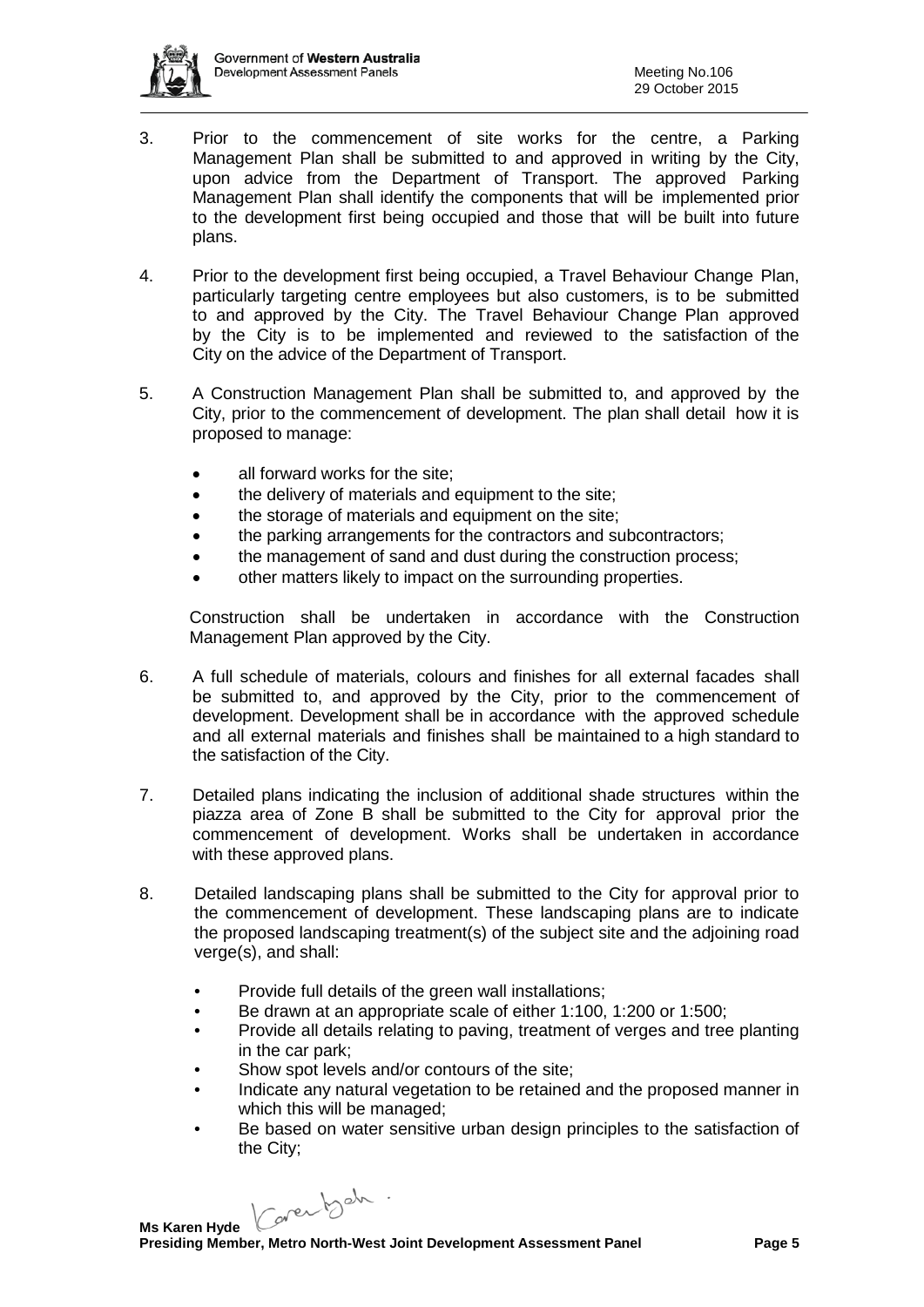

- Be based on Designing Out Crime principles to the satisfaction of the City; and
- Show all irrigation design details.
- 9. Landscaping and reticulation shall be established in accordance with the approved landscaping plans, Australian Standards and best trade practice prior to the development first being occupied and thereafter maintained to a high standard to the satisfaction of the City.
- 10. A signage strategy shall be submitted to and approved by the City prior to the occupation of the development. All signage shall be constructed in accordance with the approved strategy.
- 11. A Refuse Management Plan indicating the method of rubbish collection is to be submitted to the City prior to the commencement of development, and approved by the City prior to the development first being occupied. Refuse management shall be in accordance with the approved plan.
- 12. An on-site stormwater drainage system, with the capacity to contain a 1:100 year storm of 24-hour duration, is to be provided prior to the development first being occupied, and thereafter maintained to the satisfaction of the City. Details of the proposed stormwater drainage system are required to be submitted to, and approved by the City, prior to the commencement of development. Works shall be undertaken in accordance with the approved details.
- 13. All development shall be contained within the property boundaries.
- 14. Any proposed external building plant, including air conditioning units, piping, ducting and water tanks, being located so as to minimise any visual and noise impact on surrounding landowners, and screened from view from the street, and where practicable from adjoining buildings. Details of the location of such plant shall be submitted to, and approved by the City, prior to the commencement of development. Works shall be undertaken in accordance with the approved details.
- 15. The parking bays, driveways and access points shall be designed in accordance with the Australian Standard for Off-street Car Parking (AS/NZS2890.1 2004) and Off-street Parking for People with Disabilities (AS/NZS2890.6 2009). Such areas are to be constructed, drained and marked prior to the development first being occupied, and thereafter maintained, to the satisfaction of the City. Details shall be provided to, and approved by the City, prior to commencement of development. Works shall be undertaken in accordance with the approved details.
- 16. Bicycle parking facilities provided shall be designed in accordance with the Australian Standard for Off-street Car parking – Bicycles (AS2890.3-1993). Details of bicycle parking area(s) shall be provided to, and approved by the City, prior to the commencement of development. Works shall be undertaken in accordance with the approved details.

Karenbeh.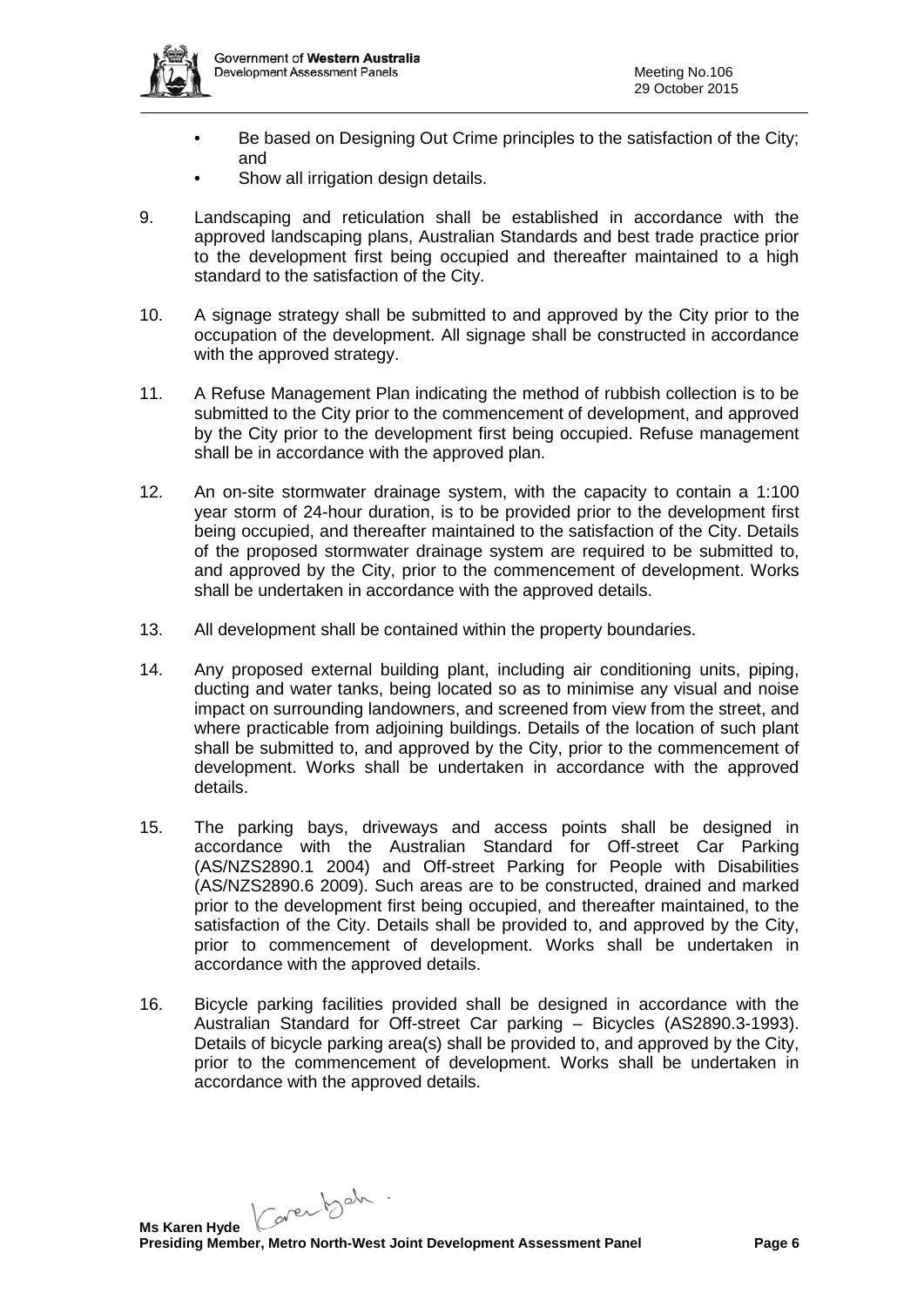

17. The maximum retail net lettable area across the subject site shall not exceed 55,000m². The three zones identified within this development application shall be occupied by the following land uses*:*

Zone A - 'Shop' and/or 'Restaurant'

Zone B - 'Shop', 'Restaurant', 'Office', 'Recreation Centre', 'Cinema',

'Markets (Retail)' and/or 'Tavern'.

Zone C - 'Shop' and/or 'Department Store'

As defined under the *City of Joondalup District Planning Scheme No. 2.*

### **Advice Notes**

- 1. Further to condition 2 and 3, Main Roads WA propose that they will manage and deliver the works associated with the upgrade, with costs to be determined by an estimate for the proposed works prepared for Main Roads WA. Costs apportioned to the applicant are to be paid directly to Main Roads WA prior to the award of the road works contract.
- 2. In relation to the Parking Management Plan, it is required to detail the staging of the management of parking, appropriate way finding, the provision of suitable parking management technology to indicate available bays, the intended locations of directional signs to be placed within the surrounding road reserves and the site, indicative employee parking locations and parking restrictions for all employees and all day parkers.
- 3. In relation to the Travel Behaviour Change Plan, it is required to contain a range of actions that encourage employees and customers to access the site by alternatives to solo car commuting. The plan could also be incorporated into the centre's marketing strategy to attract more customers via public transport, walking, cycling and car-pooling. It may also include TravelSmart like programmes aimed at assisting staff with their travel choices. Implementation of the plan with this development application may be quite limited to initiatives that relate to the approved development however the plan can provide a framework for subsequent proposed expansions.
- 4. The applicant is advised that the development is required to be designed and constructed in compliance with the requirements of the *Environmental Protection Act 1986*.
- 5. The applicant is advised that all food premises are required to comply with the provisions of the *Food Act 2008*.
- 6. The applicant is advised that all public buildings are required to comply with the *Health (Public Buildings) Regulations 1992.*
- 7. The applicant is advised that suitable bin storage areas shall be provided, each with a concrete floor graded to a 100mm industrial floor waste gully connected to sewer, and all bin store area provided with hose cocks.

Karentsch.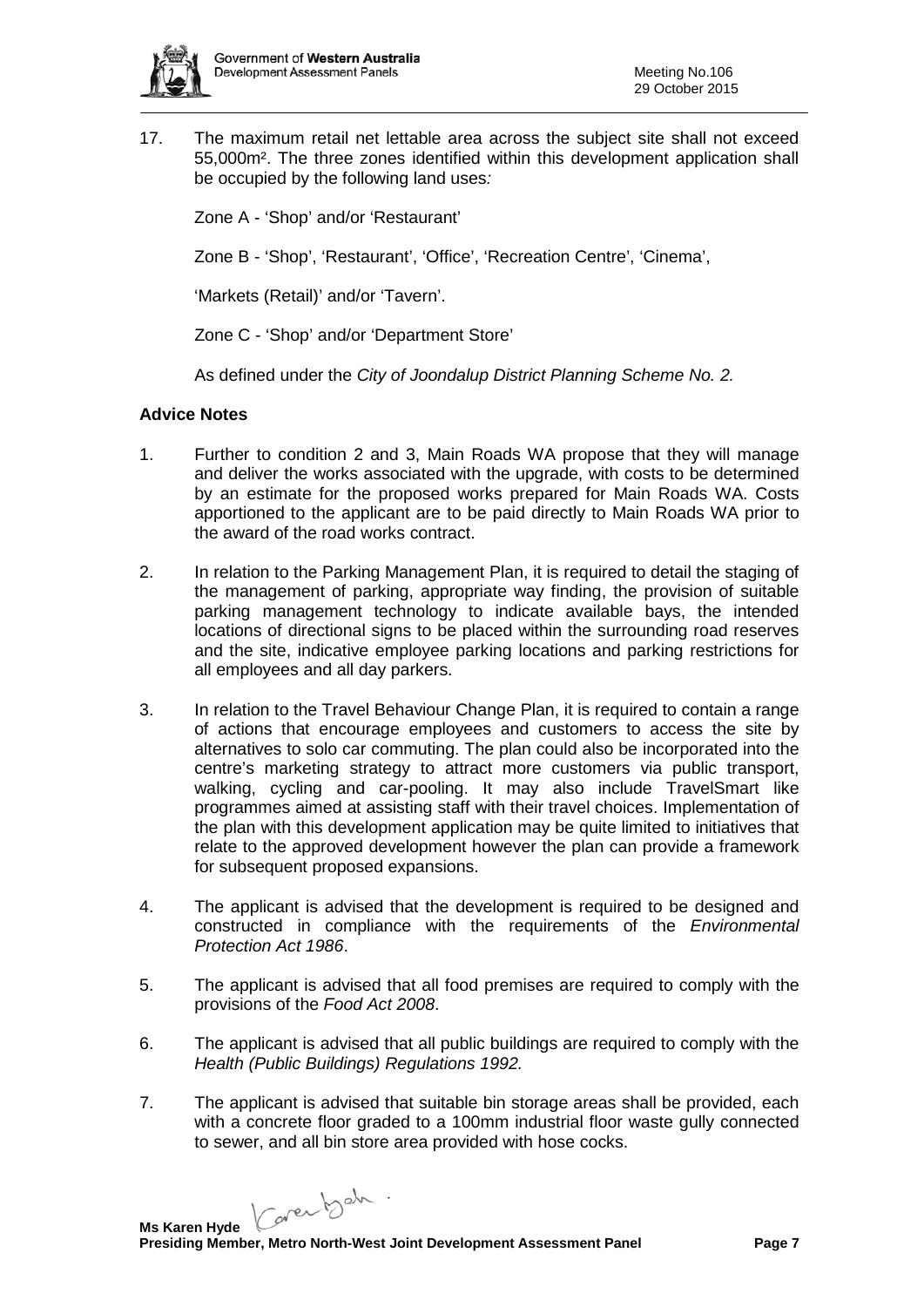

**Cancel the approval** of DAP application reference DAP/14/00580 and accompanying plans date stamped DA-01 (Revision A), DA-A01 (Revision A), DAA02 (Revision A), DA-B01(Revision A), DA-B02 (Revision B), DA-B03 (Revision B), DA-C01 (Revision A) DAC02 (Revision A), DA-C03 (Revision A), DA-C04 (Revision A) in accordance with Clause 77 of the Planning and Development (Local Planning Schemes) Regulations 2015 Schedule 2.

## **The Report Recommendation/Primary Motion was put and CARRIED UNANIMOUSLY.**

*Cr John Chester left the panel at 11.20am Cr Liam Gobbert left the panel at 11.20am*

*Mayor Giovanni Italiano joined the panel at 11.20am Cr David Boothman joined the panel at 11.20am*

### **9. Form 2 – Responsible Authority Reports - Amending or cancelling DAP development approval**

| 9.1A | <b>Property Location:</b>              | Lot 222, House Number 1, Sunray Drive,<br>Innaloo                                                                                      |
|------|----------------------------------------|----------------------------------------------------------------------------------------------------------------------------------------|
|      | <b>Application Details:</b>            | Mixed use development comprising Short<br>Stay Accommodation, Shop, Tavern, 154<br>Multiple Dwellings and associated<br>car<br>parking |
|      | DAP Name:                              | Metro North-West JDAP                                                                                                                  |
|      | Applicant:                             | TPG Town Planning, Urban Design and<br>Heritage                                                                                        |
|      | Owner:                                 | Fabray Pty Ltd                                                                                                                         |
|      | Responsible authority:<br>DoP File No: | City of Stirling<br>DP/13/00033                                                                                                        |

## **REPORT RECOMMENDATION / PRIMARY MOTION**

**Moved by:** Cr David Boothman **Seconded by:** Mayor Giovanni Italiano

That the Metro North-West JDAP resolves to:

- 1. **Accept** that the DAP Application reference DP/13/00033 as detailed on the DAP Form 2 received 31 August 2015 is appropriate for consideration in accordance with regulation 17 of the *Planning and Development (Development Assessment Panels) Regulations 2011*;
- 2. **Approve** the DAP Application reference DP/15/00033 as detailed on the DAP Form 2 received 31 August 2015 and accompanying plans (Attachment 1) in accordance with the provisions of the Local Planning Scheme No.3, for the proposed minor amendment to the approved Mixed Use Development at Lot 222, House Number 1, Sunray Drive, Innaloo, subject to:

Karenbeh.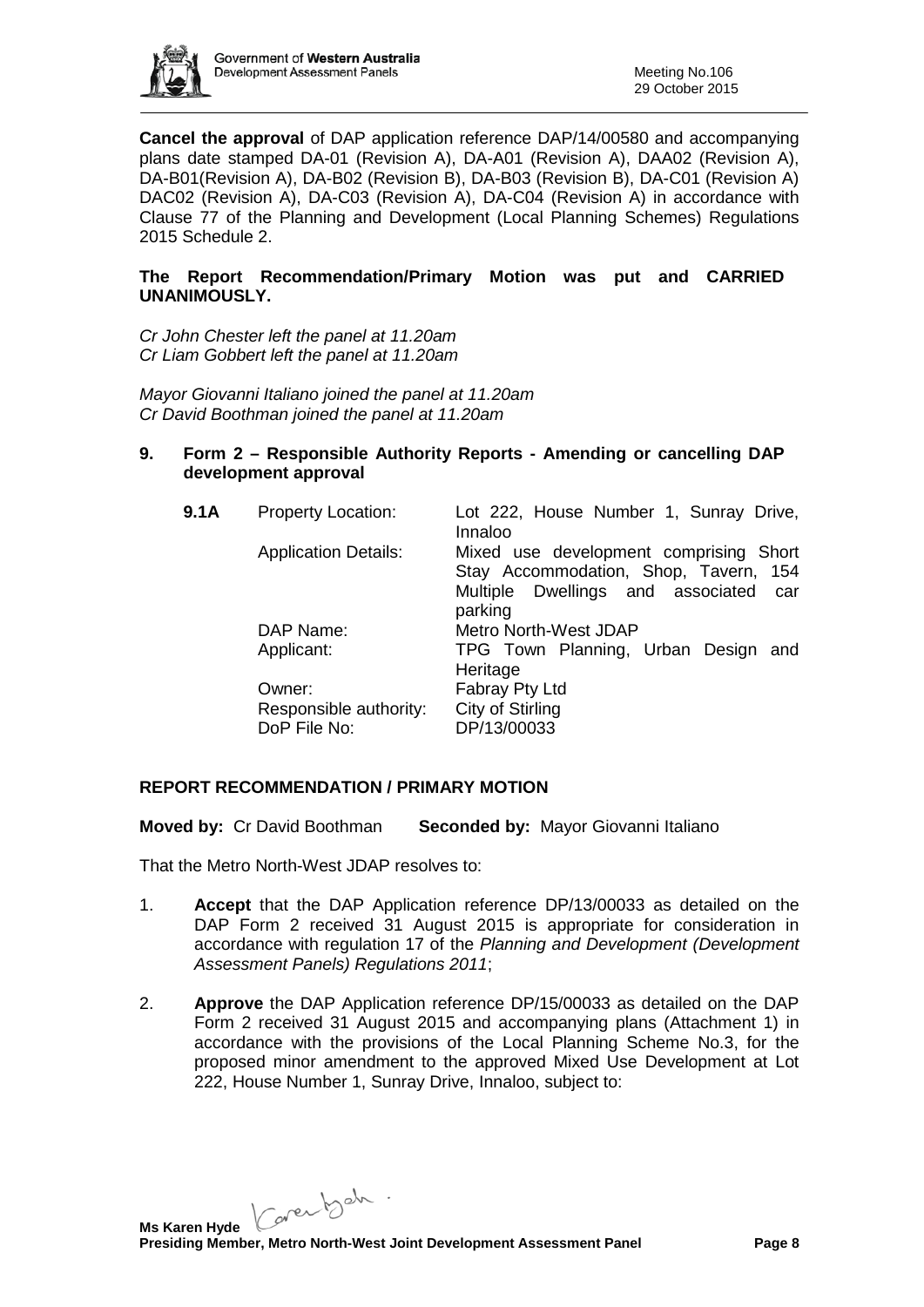

### **Amended Conditions**

- a) A Geotechnical Report is to be submitted to the satisfaction of the City of Stirling prior to the issue of the relevant building permit verifying that the site is capable of sustaining the proposed development.
- b) A Site Management Plan to be submitted to the satisfaction of the City of Stirling prior to the issue of the relevant building permit. The Site Management Plan to address dust, noise, waste management, storage of materials, traffic and site safety/security. The Site Management Plan is to be complied with for the duration of the construction of the development.
- c) A Car Parking Management Plan is to be provided to the satisfaction of the City of Stirling prior to the issue of the relevant building permit. The Car Parking Management Plan is to address the management of staff, visitor and delivery parking. The Car Parking Management Plan is to be complied with for the duration of the occupation of the development, unless otherwise varied by the City of Stirling.
- d) The car parking bays, driveways and access points shown on the approved plans are to be designed, constructed, drained and marked in accordance with the Australian Standard for Off-street Car Parking (AS/NZS2890.1), Offstreet Parking for People with Disabilities (AS/NZS2890.6) and Off-street Commercial Vehicle Facilities (AS2890.2), prior to occupation of the development. A detailed design addressing this condition is to be submitted to the City of Stirling for approval prior to commencement of development or alternatively the applicant may provide certification from a suitably qualified engineer that compliance with this condition has been achieved. These bays are to be thereafter maintained to the satisfaction of the City of Stirling.
- e) The car parking areas are to maintain access to the public for parking at all times, to the satisfaction of the City.
- f) Of the total car parking provide on-site, 39 car bays are to be allocated and sign posted for visitor use only for the residential dwellings, to the satisfaction of the City of Stirling.
- g) Of the total car parking provide on-site, 154 car bays are to be allocated and sign posted for resident use only for the residential dwellings, to the satisfaction of the City of Stirling.
- h) Of the total car parking provide on-site, 42 car bays are to be allocated and sign posted for the short stay accommodation use only, to the satisfaction of the City of Stirling.
- i) A minimum 38 car bays shall be provided and reserved as public parking bays, to the satisfaction of the City of Stirling.
- j) A minimum 38 car bays shall be provided and reserved as short-stay public parking, to the satisfaction of the City of Stirling.
- k) Waste servicing for the residential dwellings is to be provided to the satisfaction of the City.

Caren beh.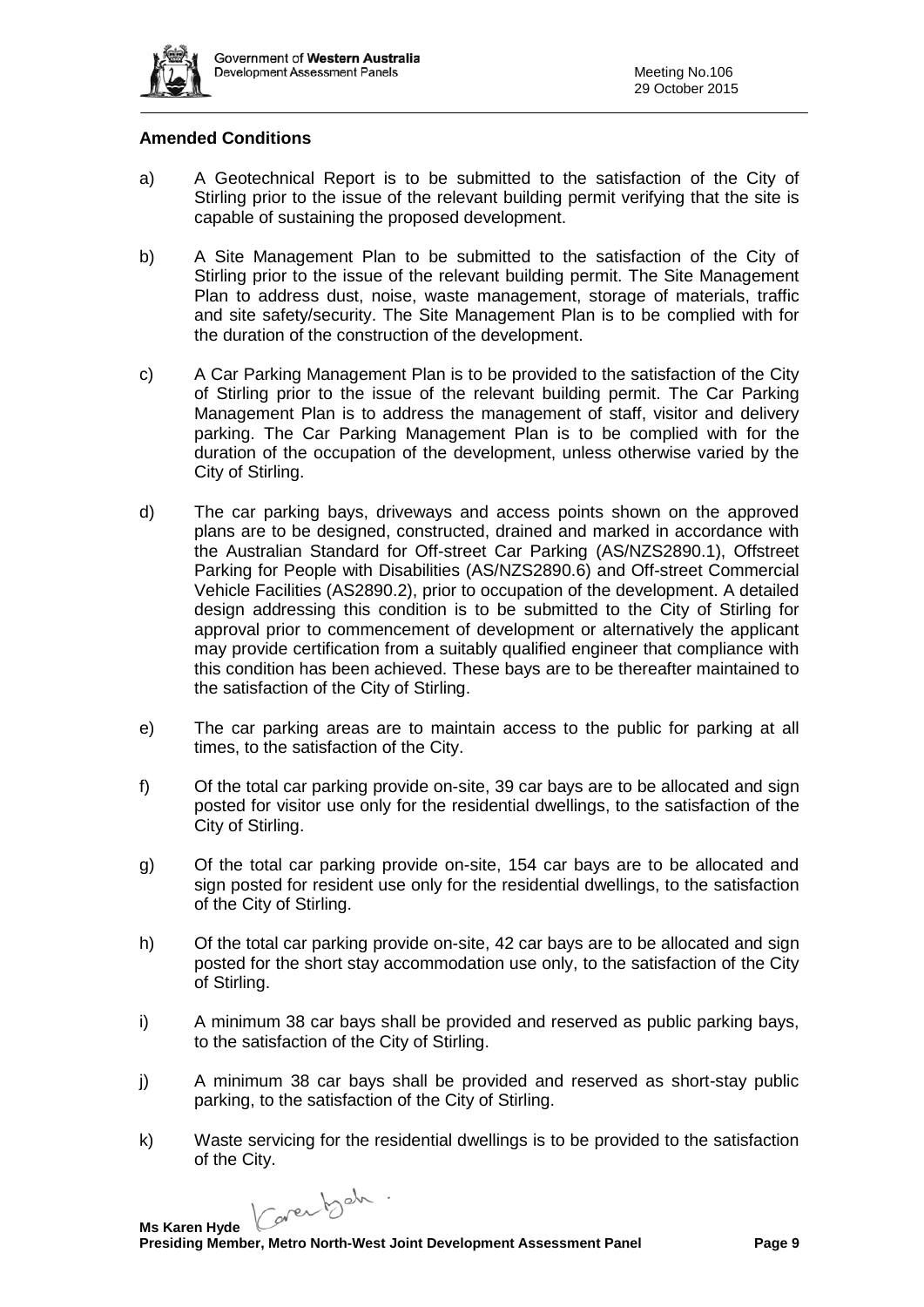

- l) For the commercial component, a minimum of nine bicycle parking spaces are to be provided on-site, located in accordance with the City's Local Planning Policy 6.2 – Bicycle Parking to the satisfaction of the City, prior to the occupation of the development.
- m) For the residential component, a total of 66 bicycle parking spaces are to be provided on-site, located in the garden podium to the satisfaction of the City, prior to the occupation of the development.
- n) The submission of an acoustic report from a qualified acoustic (noise) consultant is required to the satisfaction of the City prior to the issue of the relevant building permit. The report is to identify potential noise impacts and control measures from plant equipment, to minimise impact on the residents in neighbouring properties. All recommended actions contained within that report are to be implemented prior to the commencement of the use.
- o) The submission of a Landscaping Plan which includes but is not limited to, a formal planting plan for the landscaping on-site and within the verge areas, is to be provided to the City for approval prior to the occupation of the development.
- p) All air conditioning units are to be screened from external view.
- q) Mechanical dryers shall be provided for each dwelling.
- r) All landscaping shall be installed prior to commencement of use. All landscaped areas are to be maintained in good condition thereafter.
- s) All driveways, parking and manoeuvring areas are to be constructed and maintained to the City's satisfaction.
- t) All awnings to have a maximum height of 3.5m above footpath level and a minimum depth of 2.0m unless otherwise restricted by verge infrastructure to the satisfaction of the City.
- u) The proposed tenancies indicated as "retail" on the approved plans are approved to operate as "shop" only as per the definition of shop prescribed in City's Local Planning Scheme No. 3.
- v) A CCTV design plan for the development is to be submitted prior to the commencement of the development, to the satisfaction of the City.
- w) The provision of a CCTV system including all entrances into the development, parking and loading areas prior to practical completion of the development in accordance with the relevant Australian Standards, Guidelines and City of Stirling Policies to the satisfaction of the City.
- x) The internal partitions between the tenancies not being altered without the written consent of the City of Stirling first being obtained.
- y) Architectural lighting of the building in addition to lighting under all awnings and at all entry points to be provided to the satisfaction of the City prior to occupation of the building.

Karenbeh.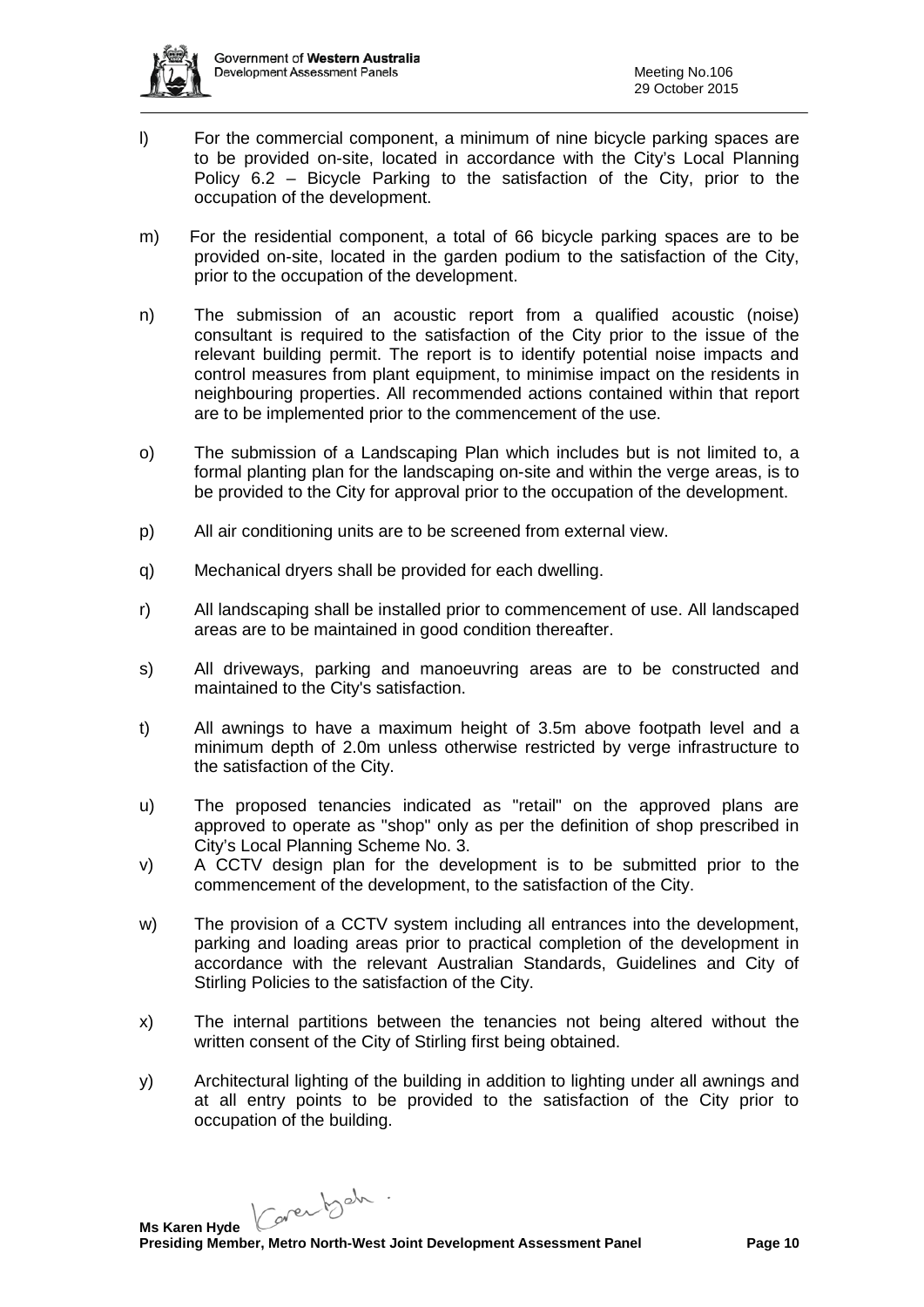

- z) Any on-site floodlights not being positioned or operated in such a manner so as to cause annoyance to surrounding uses or passing traffic.
- aa) The submission of a signage strategy to the satisfaction of the City prior to the erection of any signs.
- bb) All off street parking to be available onsite during business hours for all customers and staff to the satisfaction of the City.
- cc) No goods or materials being stored, either temporarily or permanently, in the parking or landscape areas or within access driveways. All goods and materials are to be stored within the buildings or storage yards, where provided.
- dd) All stormwater to be collected and contained on site. A Stormwater Management Plan demonstrating this to be submitted to the City to the satisfaction of the City prior to the commencement of development.
- ee) Any existing crossovers not included as part of the proposed development on the approved plan are to be removed. New kerbing and verge to be reinstated to the satisfaction of the City.
- ff) Connection to deep sewer in the locality.
- gg) This approval is valid for a period of 2 years from the date of approval. If the subject development is not substantially commenced within the 2 year period, the approval shall lapse and be of no further effect.

### **Advice Notes**

- i. With respect to the parking and associated manoeuvring areas, the following areas are required to comply with the Australian Standards AS/NZS 2890.1:2004, AS 2890.2:2004 and AS/NZS 2890.6:2009:
	- a. Sight truncations.
	- b. Aisle widths.
	- c. Turning bays in blind aisles.
	- d. One way signage.
	- e. Wheel stop requirements for perpendicular parking bays.
	- f. Minimum headroom.
- ii. With respect to the acoustic report, the assessment for this report is to incorporate consideration for all noise sources associated with residential and commercial tenancy use, with a view to achieving indoor sound levels as set out in the Australian Standard AS/NZS2107: Acoustics – Recommended Design Sound Levels and Reverberation Times for Building Interiors.
- iii. With respect to the waste servicing for the residential dwellings, the City's Waste Operation have advised as follows:
	- Working on a shared service (130 litres per week per unit) this 154 unit development would be entitled to 10780 litres of general waste removal per week (Red lid) and 9240 litres of recycling per week (Yellow lid).

Karenbeh.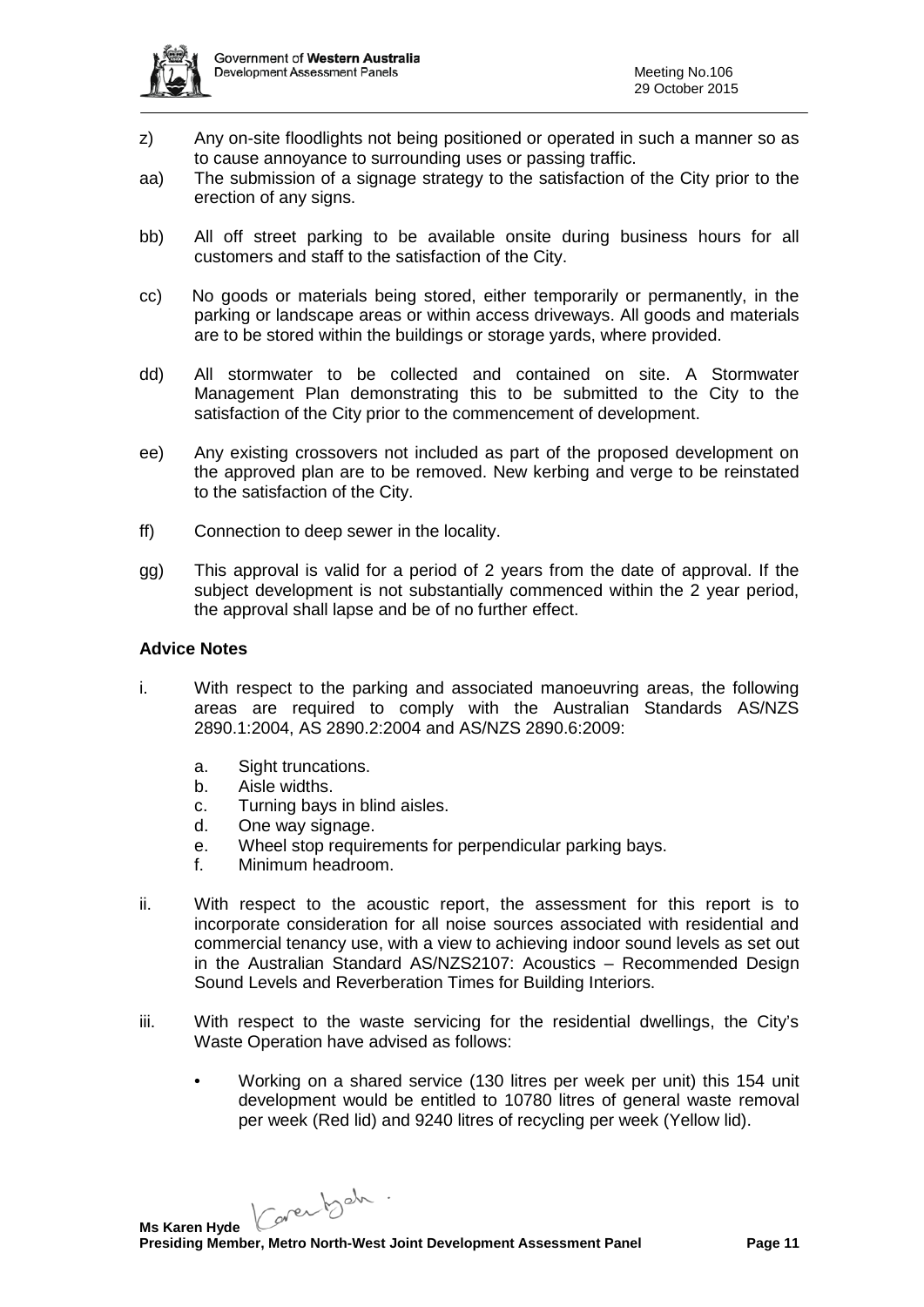

- The following arrangement is suggested: 10 x 360 litre red lid MGBs serviced 3 times per week and 9 x 360 litre yellow lid MGBs serviced 3 times per week.
- These bins will need verge placement in line with all new developments. There will need to a suitable space between the bins so the Side loader will be able to service the bins.
- iv. All construction works to comply with the requirements of the Environmental Protection Act 1986 and the Environmental Protection (Noise) Regulations 1997. Noisy construction work outside the period 7:00am to 7:00pm Monday to Saturday and at any time on Sundays and Public Holidays is not permitted unless an approved Noise Management Plan for the construction site has been issued.
- v. Food business tenancies must comply with the Food Act 2008 and the Food Standards Code.
- vi. Acceptable plans indicating the position and type of all proposed fittings and fixtures and details of floor, wall and ceiling finishes and floor drainage to be submitted for food premises prior to internal fit out. Before commencing trading operations, food business proprietors are to apply for registration and certification of the business under the Food Act 2008.
- vii. Outdoor eating area to comply with the Outdoor Eating Facilities in Public Places Policy.
- viii. Potential nuisance from artificial light to be addressed in accordance with Australian Standard AS4282-1997.
- ix. Development to comply in all respects with the Health (Public Building) Regulations 1992.
- x. Works relating to the subject development, required or proposed within the road reserve require separate approval of the City.

## **AMENDING MOTION**

**Moved by:** Cr David Boothman **Seconded by:** Mayor Giovanni Italiano

Condition (h) be amended as follows:

Delete the words "and sign posted" after the word "allocated" and delete the word "only" after the word "use" to read as follows:

"h) Of the total car parking provided on-site, 42 car bays are to be allocated for the short stay accommodation use, to the satisfaction of the City of Stirling."

Karentsch.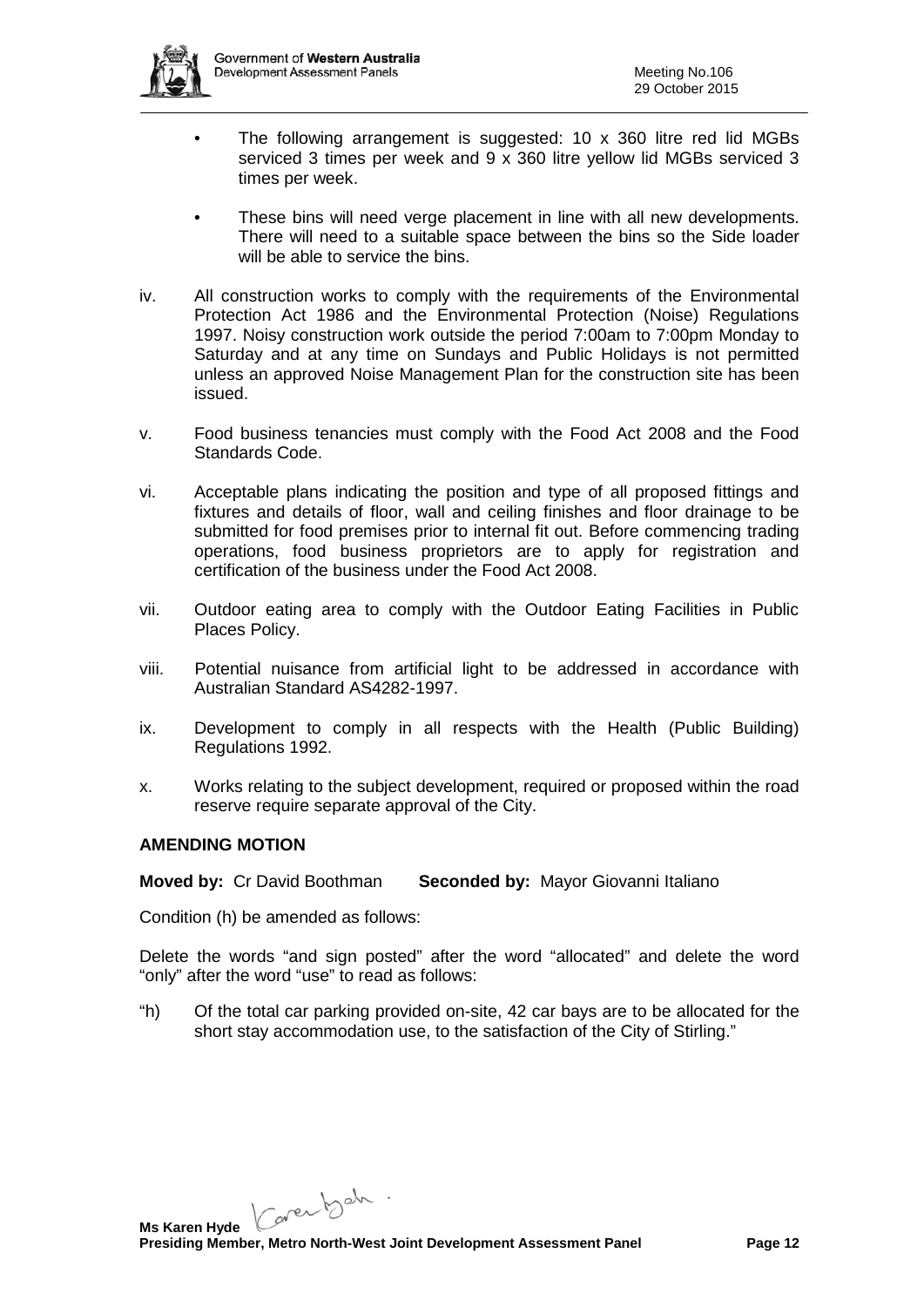

And introduce new Advice Note (y) to read as follows:

"xi) With respect to Condition (h), up to 22 of the 42 required short stay accommodation car bays may be temporarily used as short-stay public parking car bays, where not in demand by users of the short stay accommodation, with details to be provided within the Car Parking Management Plan required by Condition C."

**REASON:** To clarify the allocation of parking, consistent with the Car Parking Management Plan.

**The Amending Motion was put and CARRIED UNANIMOUSLY.**

#### **AMENDING MOTION**

**Moved by:** Mr Fred Zuideveld **Seconded by:** Mr Paul Drechsler

Condition (i) be deleted and the 'alphabetical numbering' of subsequent conditions be amended accordingly.

**REASON:** To clarify the allocation of parking consistent with the Car Parking Management Plan.

**The Amending Motion was put and CARRIED UNANIMOUSLY.**

### **AMENDING MOTION**

**Moved by:** Mr Fred Zuideveld **Seconded by:** Ms Karen Hyde

An additional Condition (gg) be introduced to read as follows:

"gg) For safe pedestrian access to be provided from public and visitor parking to public roads prior to occupation to the satisfaction of the City."

**REASON:** To provide safe pedestrian access, as the only access is through driveways within the buildings.

### **The Amending Motion was put and CARRIED UNANIMOUSLY.**

### **PRIMARY MOTION (AS AMENDED)**

That the Metro North-West JDAP resolves to:

- 1. **Accept** that the DAP Application reference DP/15/00033 as detailed on the DAP Form 2 received 31 August 2015 is appropriate for consideration in accordance with regulation 17 of the *Planning and Development (Development Assessment Panels) Regulations 2011*;
- 2. **Approve** the DAP Application reference DP/15/00033 as detailed on the DAP Form 2 received 31 August 2015 and accompanying plans (Attachment 1) in accordance with the provisions of the Local Planning Scheme No.3, for the proposed minor amendment to the approved Mixed Use Development at Lot 222, House Number 1, Sunray Drive, Innaloo, subject to:

Carentsch.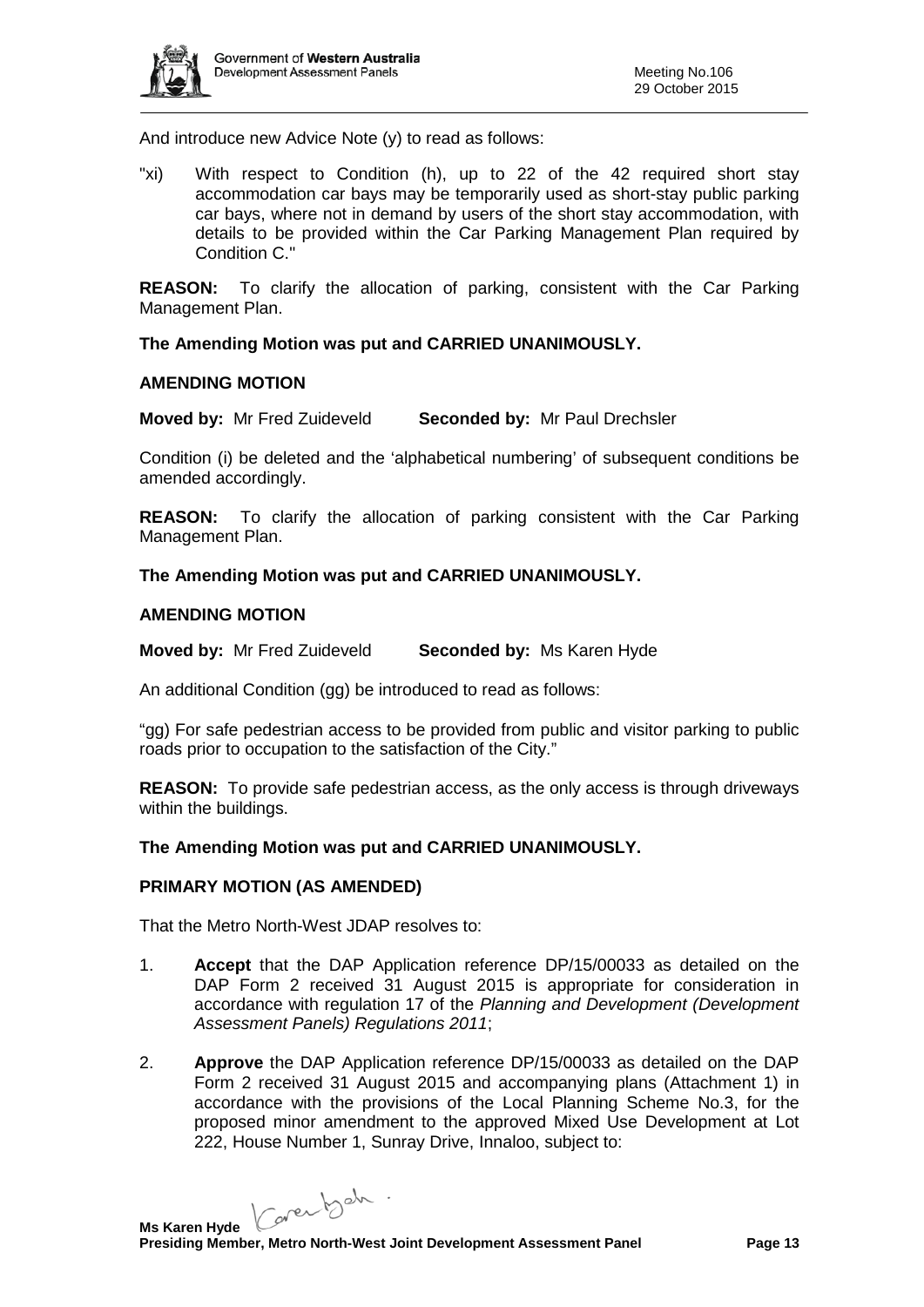

### **Amended Conditions**

- a) A Geotechnical Report is to be submitted to the satisfaction of the City of Stirling prior to the issue of the relevant building permit verifying that the site is capable of sustaining the proposed development.
- b) A Site Management Plan to be submitted to the satisfaction of the City of Stirling prior to the issue of the relevant building permit. The Site Management Plan to address dust, noise, waste management, storage of materials, traffic and site safety/security. The Site Management Plan is to be complied with for the duration of the construction of the development.
- c) A Car Parking Management Plan is to be provided to the satisfaction of the City of Stirling prior to the issue of the relevant building permit. The Car Parking Management Plan is to address the management of staff, visitor and delivery parking. The Car Parking Management Plan is to be complied with for the duration of the occupation of the development, unless otherwise varied by the City of Stirling.
- d) The car parking bays, driveways and access points shown on the approved plans are to be designed, constructed, drained and marked in accordance with the Australian Standard for Off-street Car Parking (AS/NZS2890.1), Offstreet Parking for People with Disabilities (AS/NZS2890.6) and Off-street Commercial Vehicle Facilities (AS2890.2), prior to occupation of the development. A detailed design addressing this condition is to be submitted to the City of Stirling for approval prior to commencement of development or alternatively the applicant may provide certification from a suitably qualified engineer that compliance with this condition has been achieved. These bays are to be thereafter maintained to the satisfaction of the City of Stirling.
- e) The car parking areas are to maintain access to the public for parking at all times, to the satisfaction of the City.
- f) Of the total car parking provide on-site, 39 car bays are to be allocated and sign posted for visitor use only for the residential dwellings, to the satisfaction of the City of Stirling.
- g) Of the total car parking provide on-site, 154 car bays are to be allocated and sign posted for resident use only for the residential dwellings, to the satisfaction of the City of Stirling.
- h) Of the total car parking provided on-site, 42 car bays are to be allocated for the short stay accommodation use, to the satisfaction of the City of Stirling.
- i) A minimum 38 car bays shall be provided and reserved as short-stay public parking, to the satisfaction of the City of Stirling.
- j) Waste servicing for the residential dwellings is to be provided to the satisfaction of the City.
- k) For the commercial component, a minimum of nine bicycle parking spaces are to be provided on-site, located in accordance with the City's Local Planning Policy 6.2 – Bicycle Parking to the satisfaction of the City, prior to the occupation of the development.

Caren beh.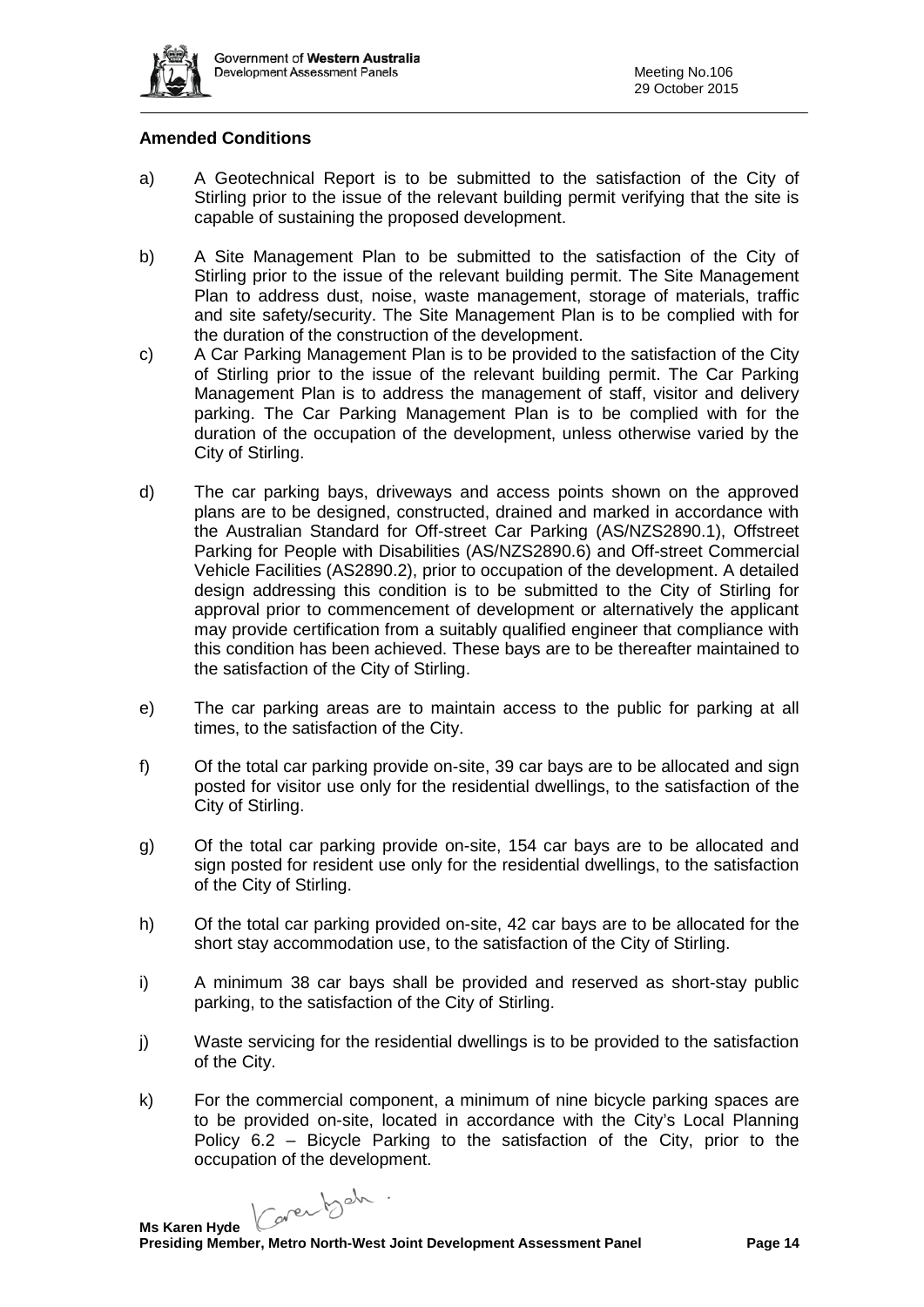

- l) For the residential component, a total of 66 bicycle parking spaces are to be provided on-site, located in the garden podium to the satisfaction of the City, prior to the occupation of the development.
- m) The submission of an acoustic report from a qualified acoustic (noise) consultant is required to the satisfaction of the City prior to the issue of the relevant building permit. The report is to identify potential noise impacts and control measures from plant equipment, to minimise impact on the residents in neighbouring properties. All recommended actions contained within that report are to be implemented prior to the commencement of the use.
- n) The submission of a Landscaping Plan which includes but is not limited to, a formal planting plan for the landscaping on-site and within the verge areas, is to be provided to the City for approval prior to the occupation of the development.
- o) All air conditioning units are to be screened from external view.
- p) Mechanical dryers shall be provided for each dwelling.
- q) All landscaping shall be installed prior to commencement of use. All landscaped areas are to be maintained in good condition thereafter.
- r) All driveways, parking and manoeuvring areas are to be constructed and maintained to the City's satisfaction.
- s) All awnings to have a maximum height of 3.5m above footpath level and a minimum depth of 2.0m unless otherwise restricted by verge infrastructure to the satisfaction of the City.
- t) The proposed tenancies indicated as "retail" on the approved plans are approved to operate as "shop" only as per the definition of shop prescribed in City's Local Planning Scheme No. 3.
- u) A CCTV design plan for the development is to be submitted prior to the commencement of the development, to the satisfaction of the City.
- v) The provision of a CCTV system including all entrances into the development, parking and loading areas prior to practical completion of the development in accordance with the relevant Australian Standards, Guidelines and City of Stirling Policies to the satisfaction of the City.
- w) The internal partitions between the tenancies not being altered without the written consent of the City of Stirling first being obtained.
- x) Architectural lighting of the building in addition to lighting under all awnings and at all entry points to be provided to the satisfaction of the City prior to occupation of the building.
- y) Any on-site floodlights not being positioned or operated in such a manner so as to cause annoyance to surrounding uses or passing traffic.
- z) The submission of a signage strategy to the satisfaction of the City prior to the erection of any signs.

Karentsch.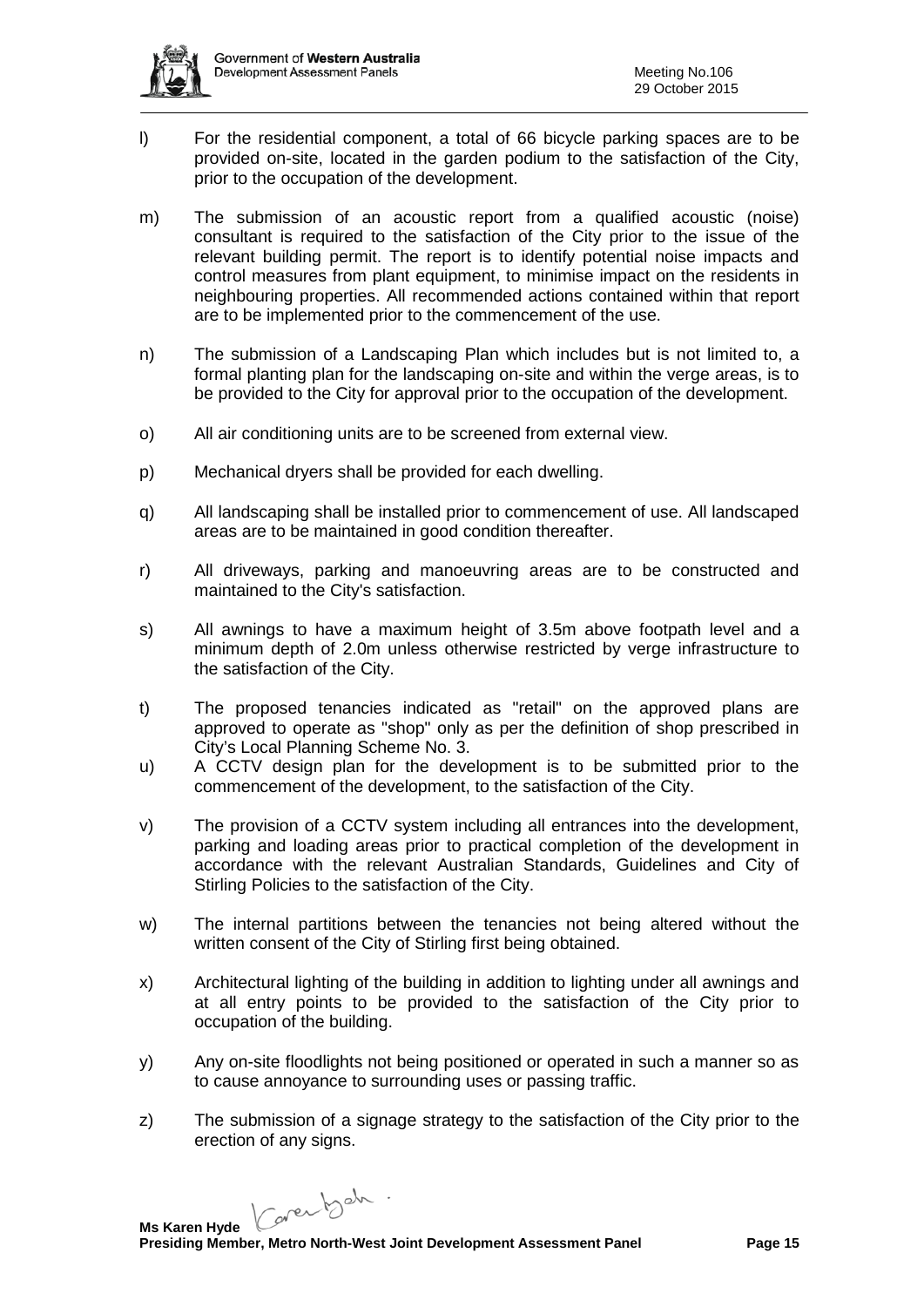

- aa) All off street parking to be available onsite during business hours for all customers and staff to the satisfaction of the City.
- bb) No goods or materials being stored, either temporarily or permanently, in the parking or landscape areas or within access driveways. All goods and materials are to be stored within the buildings or storage yards, where provided.
- cc) All stormwater to be collected and contained on site. A Stormwater Management Plan demonstrating this to be submitted to the City to the satisfaction of the City prior to the commencement of development.
- dd) Any existing crossovers not included as part of the proposed development on the approved plan are to be removed. New kerbing and verge to be reinstated to the satisfaction of the City.
- ee) Connection to deep sewer in the locality.
- ff) This approval is valid for a period of 2 years from the date of approval. If the subject development is not substantially commenced within the 2 year period, the approval shall lapse and be of no further effect.
- gg) For safe pedestrian access to be provided from public and visitor parking to public roads prior to occupation to the satisfaction of the City.

### **Advice Notes**

- i. With respect to the parking and associated manoeuvring areas, the following areas are required to comply with the Australian Standards AS/NZS 2890.1:2004, AS 2890.2:2004 and AS/NZS 2890.6:2009:
	- a. Sight truncations.
	- b. Aisle widths.
	- c. Turning bays in blind aisles.
	- d. One way signage.
	- e. Wheel stop requirements for perpendicular parking bays.
	- f. Minimum headroom.
- ii. With respect to the acoustic report, the assessment for this report is to incorporate consideration for all noise sources associated with residential and commercial tenancy use, with a view to achieving indoor sound levels as set out in the Australian Standard AS/NZS2107: Acoustics – Recommended Design Sound Levels and Reverberation Times for Building Interiors.
- iii. With respect to the waste servicing for the residential dwellings, the City's Waste Operation have advised as follows:
	- Working on a shared service (130 litres per week per unit) this 154 unit development would be entitled to 10780 litres of general waste removal per week (Red lid) and 9240 litres of recycling per week (Yellow lid).
	- The following arrangement is suggested: 10 x 360 litre red lid MGBs serviced 3 times per week and 9 x 360 litre yellow lid MGBs serviced 3 times per week.

Caren bah.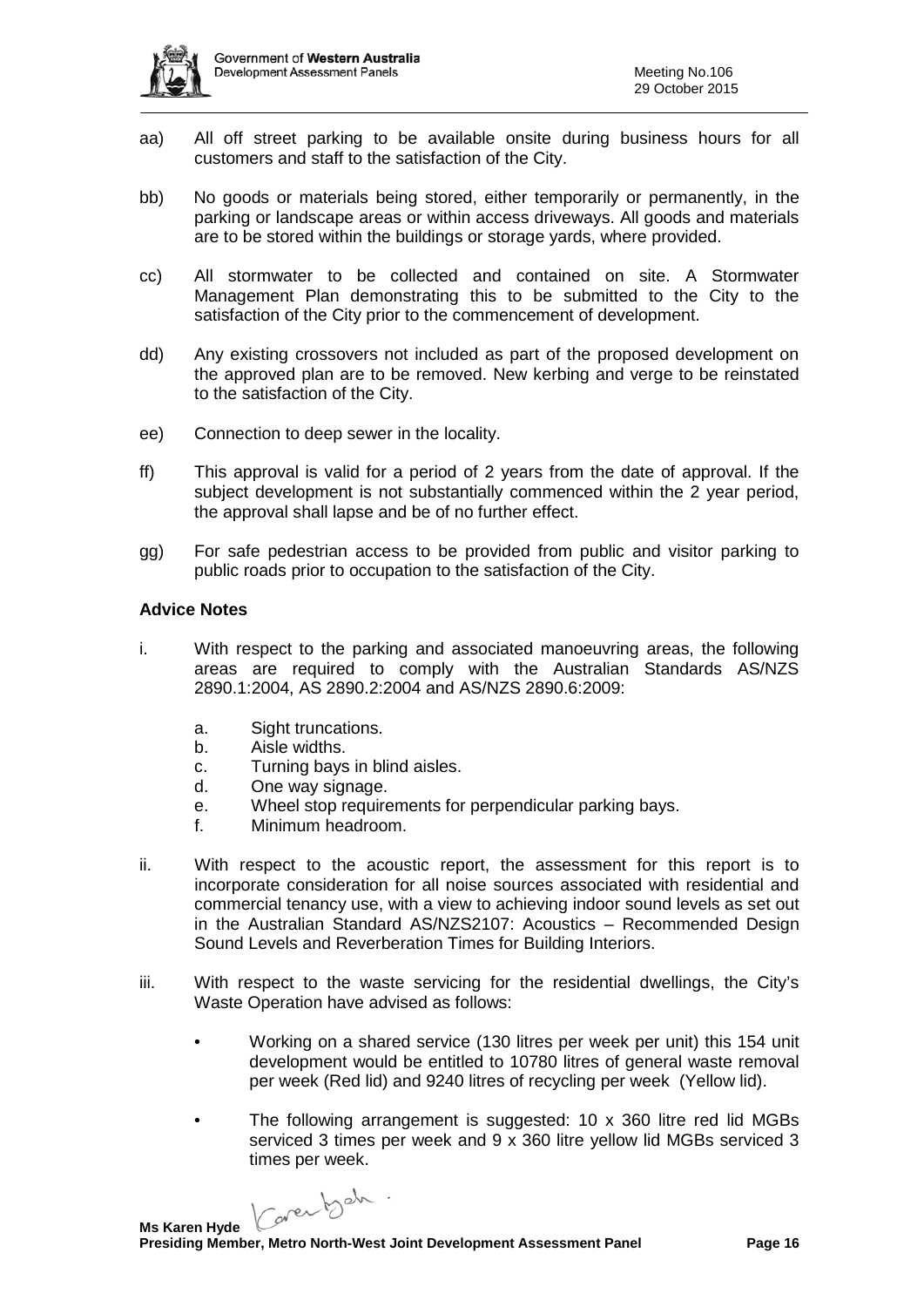

- These bins will need verge placement in line with all new developments. There will need to a suitable space between the bins so the Side loader will be able to service the bins.
- iv. All construction works to comply with the requirements of the Environmental Protection Act 1986 and the Environmental Protection (Noise) Regulations 1997. Noisy construction work outside the period 7:00am to 7:00pm Monday to Saturday and at any time on Sundays and Public Holidays is not permitted unless an approved Noise Management Plan for the construction site has been issued.
- v. Food business tenancies must comply with the Food Act 2008 and the Food Standards Code.
- vi. Acceptable plans indicating the position and type of all proposed fittings and fixtures and details of floor, wall and ceiling finishes and floor drainage to be submitted for food premises prior to internal fit out. Before commencing trading operations, food business proprietors are to apply for registration and certification of the business under the Food Act 2008.
- vii. Outdoor eating area to comply with the Outdoor Eating Facilities in Public Places Policy.
- viii. Potential nuisance from artificial light to be addressed in accordance with Australian Standard AS4282-1997.
- ix. Development to comply in all respects with the Health (Public Building) Regulations 1992.
- x. Works relating to the subject development, required or proposed within the road reserve require separate approval of the City.
- xi. With respect to Condition (h), up to 22 of the 42 required short stay accommodation car bays may be temporarily used as short-stay public parking car bays, where not in demand by users of the short stay accommodation, with details to be provided within the Car Parking Management Plan required by Condition C.

### **The Primary Motion (as amended) was put and CARRIED UNANIMOUSLY.**

| 9.1B | <b>Property Location:</b><br><b>Application Details:</b> | Lot 222 (No. 1) Sunray Drive, Innaloo<br>Amendments<br>Minor<br>Approved<br>to<br>Development (Change of Use Office to<br><b>Serviced Apartments)</b> |
|------|----------------------------------------------------------|-------------------------------------------------------------------------------------------------------------------------------------------------------|
|      | DAP Name:                                                | North-West Joint<br>Development<br>Metro<br>Assessment Panel                                                                                          |
|      | Applicant:                                               | TPG Town Planning, Urban Design and<br>Heritage                                                                                                       |
|      | Owner:                                                   | Fabray Pty Ltd                                                                                                                                        |
|      | Responsible authority:                                   | Department of Planning on behalf of the<br>Western Australian Planning Commission                                                                     |
|      | DoP File No:                                             | DP/13/00033 and 20-50449-1                                                                                                                            |

Karentsch.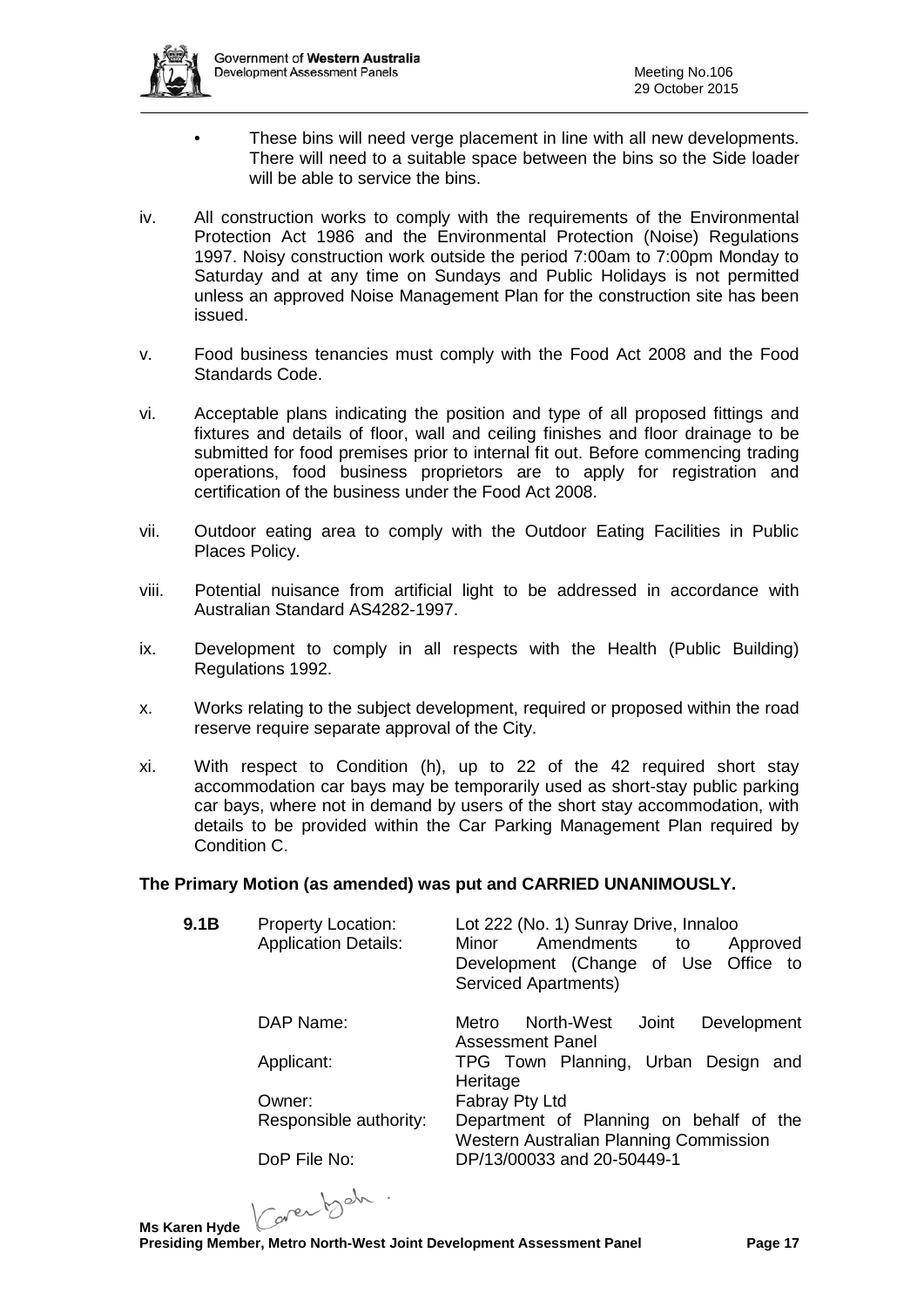

## **REPORT RECOMMENDATION / PRIMARY MOTION**

**Moved by:** Cr David Boothman **Seconded by:** Mayor Giovanni Italiano

That the Metro North-West JDAP resolves to:

- 1. **Accept** that the DAP Application reference DP/13/00033 as detailed on the DAP Form 2 dated 31 August 2015 is appropriate for consideration in accordance with regulation 17 of the *Planning and Development (Development Assessment Panels) Regulations 2011*;
- 2. **Approve** the DAP Application reference DAP/15/00033 as detailed on the DAP Form 2 date 26 August 2015 and accompanying plans: A001 K, A002 J, A003 H, A200 Q, A200M B, A201 L, A202 M, A203 J, A207 H, A208 H, A210 J, A250 K, A300 G, A305 H, A310 G, A400 G, A401 G, A500 K, A501 G and A502 G.

in accordance with the provisions of the Metropolitan Region Scheme, for the proposed minor amendment to the approved Mixed Use Development at Lot 222 Sunray Drive, Innaloo, subject to:

### **Amended Conditions**

1. This approval relates to a change of use from Office to Short Stay Accommodation with the remainder of the development remaining as Mixed Use, as approved by the Metro North-West Joint Development Assessment Panel on 25 March 2013.

All other conditions and requirements detailed on the previous approval dated 25 March 2015 shall remain unless altered by this application.

**The Report Recommendation/Primary Motion was put and CARRIED UNANIMOUSLY.**

### **10. Appeals to the State Administrative Tribunal**

| 10.1<br><b>Property Location:</b><br>Lot 300, House Number 45, Alexander<br>Drive, Menora |  |
|-------------------------------------------------------------------------------------------|--|
| <b>Retirement Complex</b><br><b>Application Details:</b>                                  |  |
| Metro North-West JDAP<br>DAP Name:                                                        |  |
| Applicant:<br><b>Hames Sharley</b>                                                        |  |
| <b>Uniting Church Homes</b><br>Owner:                                                     |  |
| City of Stirling<br>Responsible authority:                                                |  |
| DAP/15/00752<br>DoP File No:                                                              |  |

### **REPORT RECOMMENDATION / PRIMARY MOTION**

**Moved by:** Mr Fred Zuideveld **Seconded by:** Ms Karen Hyde

That the Metro North-West Joint Development Assessment Panel, pursuant to section 31 of the *State Administrative Tribunal Act 2004* in respect of SAT application DR 284 of 2015, resolves to:

Karentsch.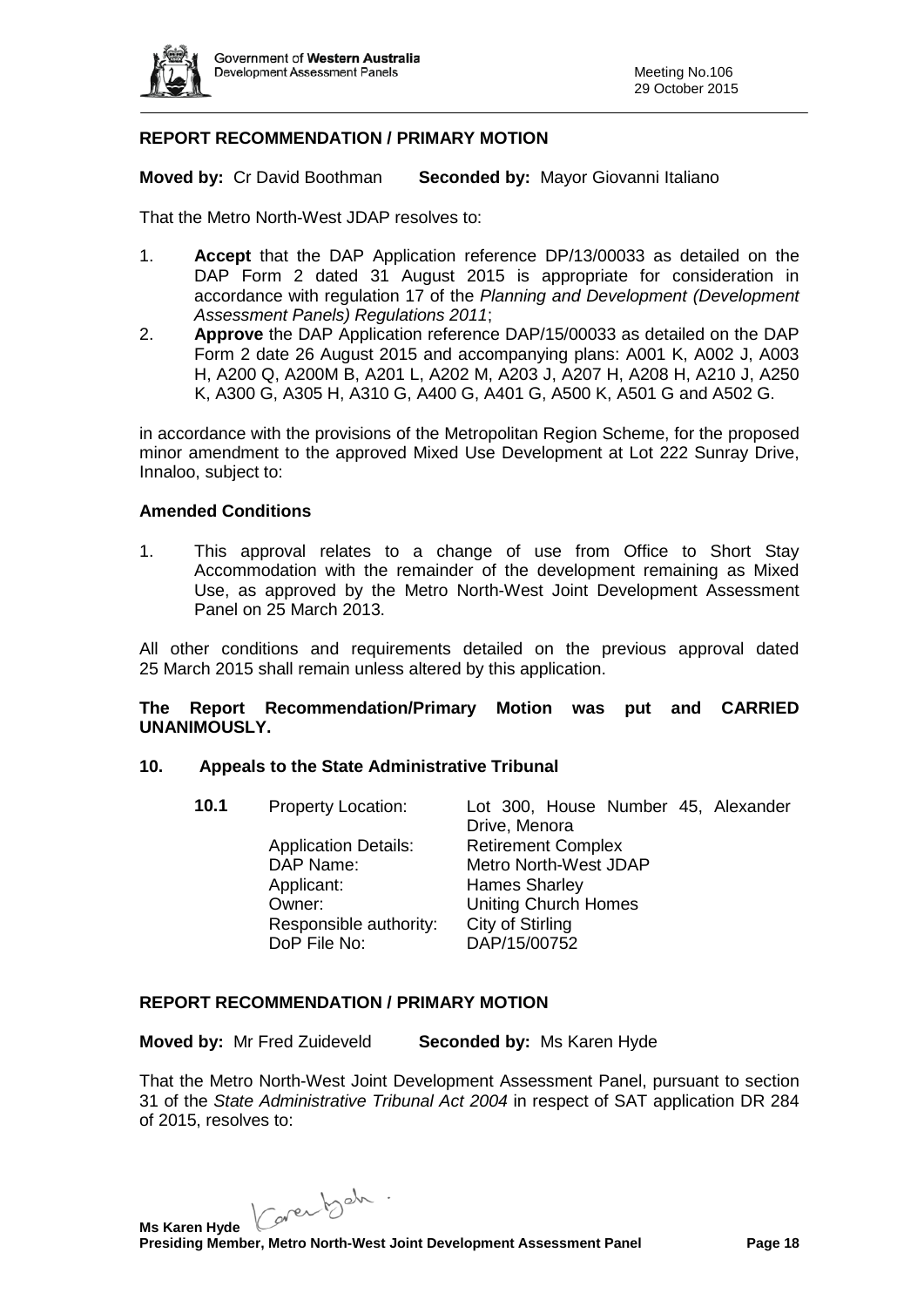

**Approve** DAP Application reference DAP/15/00752 and accompanying plans (Attachment 1) in accordance with Clause 10.3.1 of the City of Stirling Local Planning Scheme No. 3, subject to the following conditions:

## **Conditions**

- 1. The Reduced Level of the ground floor finished floor level of the development is to be 23m RL.
- 2. A Site Management Plan shall be submitted to the satisfaction of the City of Stirling prior to commencement of works. The Site Management Plan shall address dust, noise, waste management, storage of materials, traffic and site safety/security. The Site Management Plan is to be complied with for the duration of the construction of the development.
- 3. One additional visitor car bay is to be provided to the south east of the proposed building in accordance with AS/NZS2890.1 2004 to the satisfaction of the City.
- 4. 17 bicycle spaces to be provided on site in accordance with the deemed-tocomply provisions of clause 6.3.3 of the R-Codes.
- 5. All driveways, parking and manoeuvring areas are to be constructed of brick paving, drained and maintained to the City's satisfaction. Alternative finishes such as concrete or bitumen are acceptable if it has a decorative type finish to the satisfaction of the City.
- 6. All land indicated as landscaped area on the approved plan being developed on practical completion of the building/s to the satisfaction of the City. All landscaped areas are to be maintained in good condition thereafter.
- 7. Any on-site clothes drying facilities being screened from public view.
- 8. Vehicular parking manoeuvring and circulation areas indicated on the approved plan being sealed and drained and the parking spaces being marked out and maintained in good repair to the satisfaction of the City.
- 9. Adequate lighting being provided to communal pathways and parking areas to the satisfaction of the City.
- 10. All external lighting to comply with Australian Standards AS 4282-1997 for the control of obstructive effects of outdoor lighting and must not spill into any adjacent residential premises.
- 11. All boundary fencing behind the front setback line is to accord with the provisions of the City's Local Laws pertaining to the provision of a sufficient fence.
- 12. All visitor parking spaces being provided on site are to be permanently marked for the exclusive use of visitor's parking to the satisfaction of the City.
- 13. All stores must be allocated to the car parking bay to which it abuts.

Karentsch.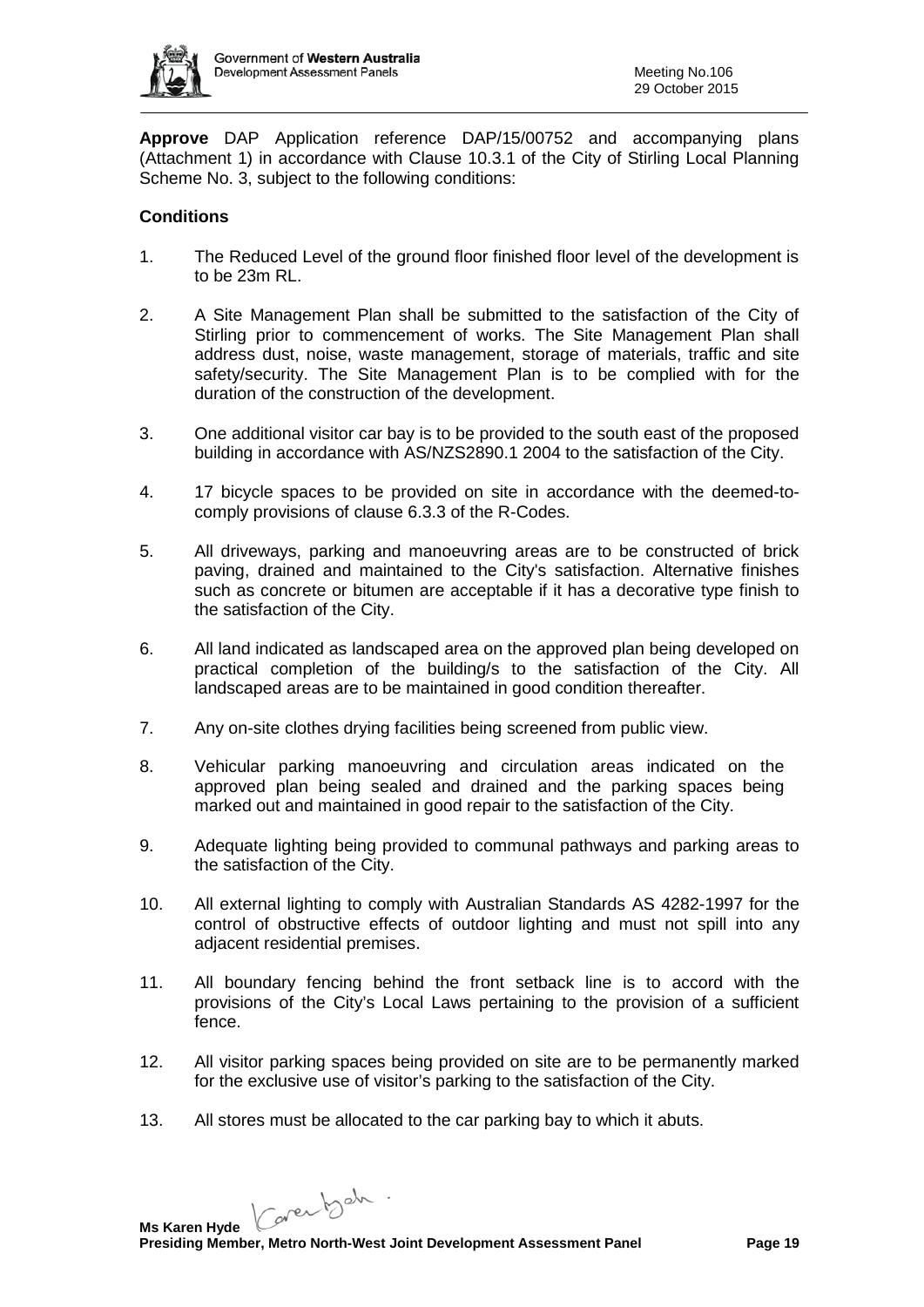

- 14. The bin enclosure shall comply with the City of Stirling Waste Management Local Law 2010.
- 15. Stormwater from all roofed and paved areas to be collected and contained on site.
- 16. A mechanical dryer is to be provided within each unit to the satisfaction of the City.
- 17. Air conditioning units, ducts and other services shall be screened from view.
- 18. Pedestrian pathways providing wheelchair accessibility connecting all entries to buildings with the public footpath and car parking areas to the satisfaction of the City of Stirling.
- 19. Compliance with the Waste Management Plan submitted as part of this application and dated 18 May 2015.

### **Advice Notes**

- a) Compliance with the provisions of the Building Code of Australia.
- b) Compliance with the City of Stirling's Waste Management Local Law 2010.
- c) Submission of acceptable plans showing the details of paving, stormwater drainage and disposal with the Building Licence Application. Such plans and any other stormwater drainage requirements and/or conditions of approval are to be to the satisfaction of the Manager, Engineering Operations.
- d) Noisy Construction Work outside the period 7.00 am to 7.00 pm Monday to Saturday and at any time on Sundays and Public Holidays is not permitted unless an approved Noise Management Plan for the construction site has been issued.
- e) The applicant is responsible for ensuring that all lot boundaries as shown on the approved plans are correct.
- f) Development is to comply in all respects with the attached approved plans which have been stamped accordingly.
- g) If the development the subject of this approval is not substantially commenced within a period of two years, or such other period as specified in the approval after the date of the determination, the approval shall lapse and be of no further effect.
- h) If an applicant is aggrieved by this determination there is a right of appeal under Part V of the *Planning and Development Act 2005*. An appeal must be lodged within 28 days of the determination with the State Administrative Tribunal.

Carentsch.